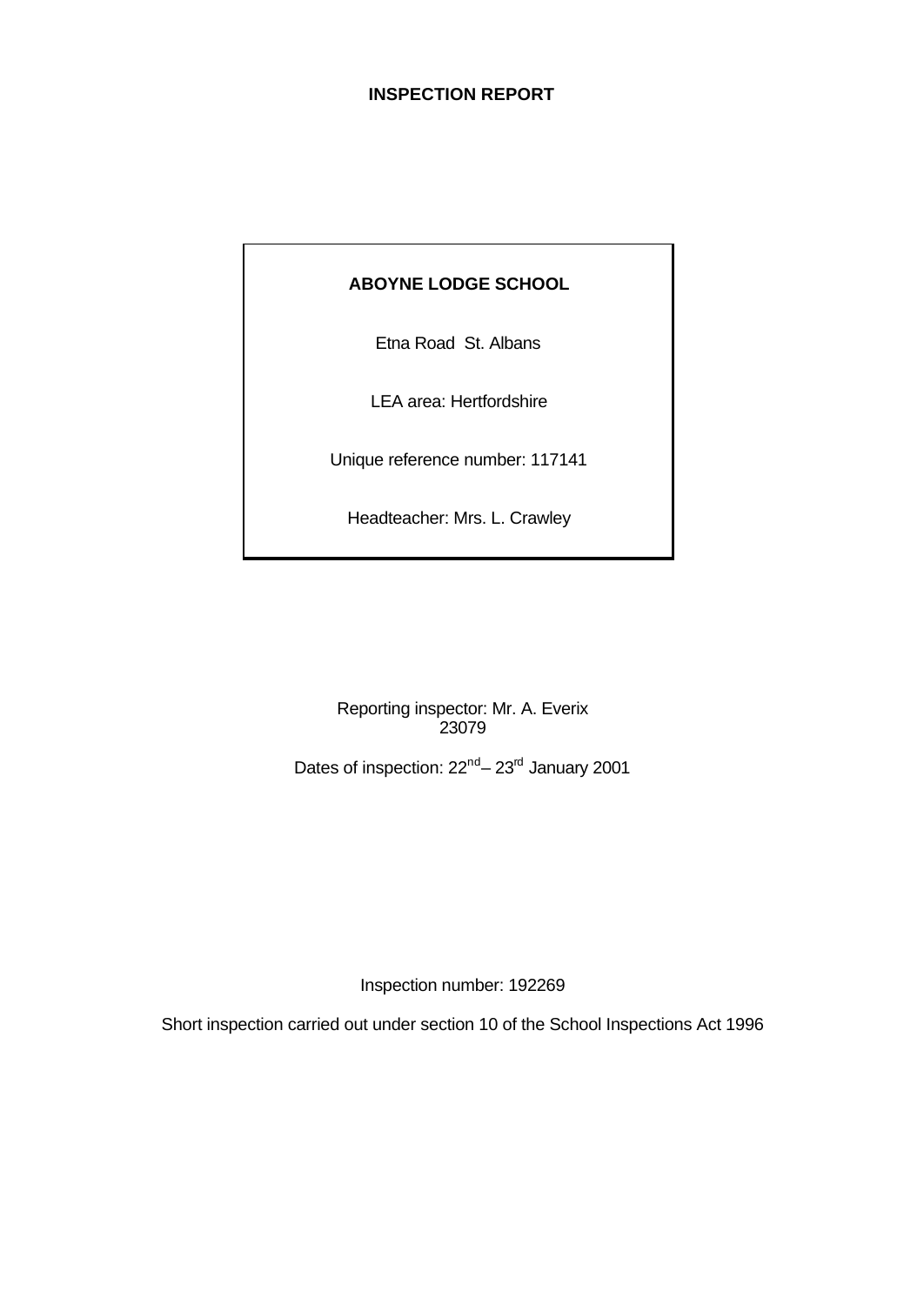#### © Crown copyright 2001

This report may be reproduced in whole or in part for non-commercial educational purposes, provided that all extracts quoted are reproduced verbatim without adaptation and on condition that the source and date thereof are stated.

Further copies of this report are obtainable from the school. Under the School Inspections Act 1996, the school must provide a copy of this report and/or its summary free of charge to certain categories of people. A charge not exceeding the full cost of reproduction may be made for any other copies supplied.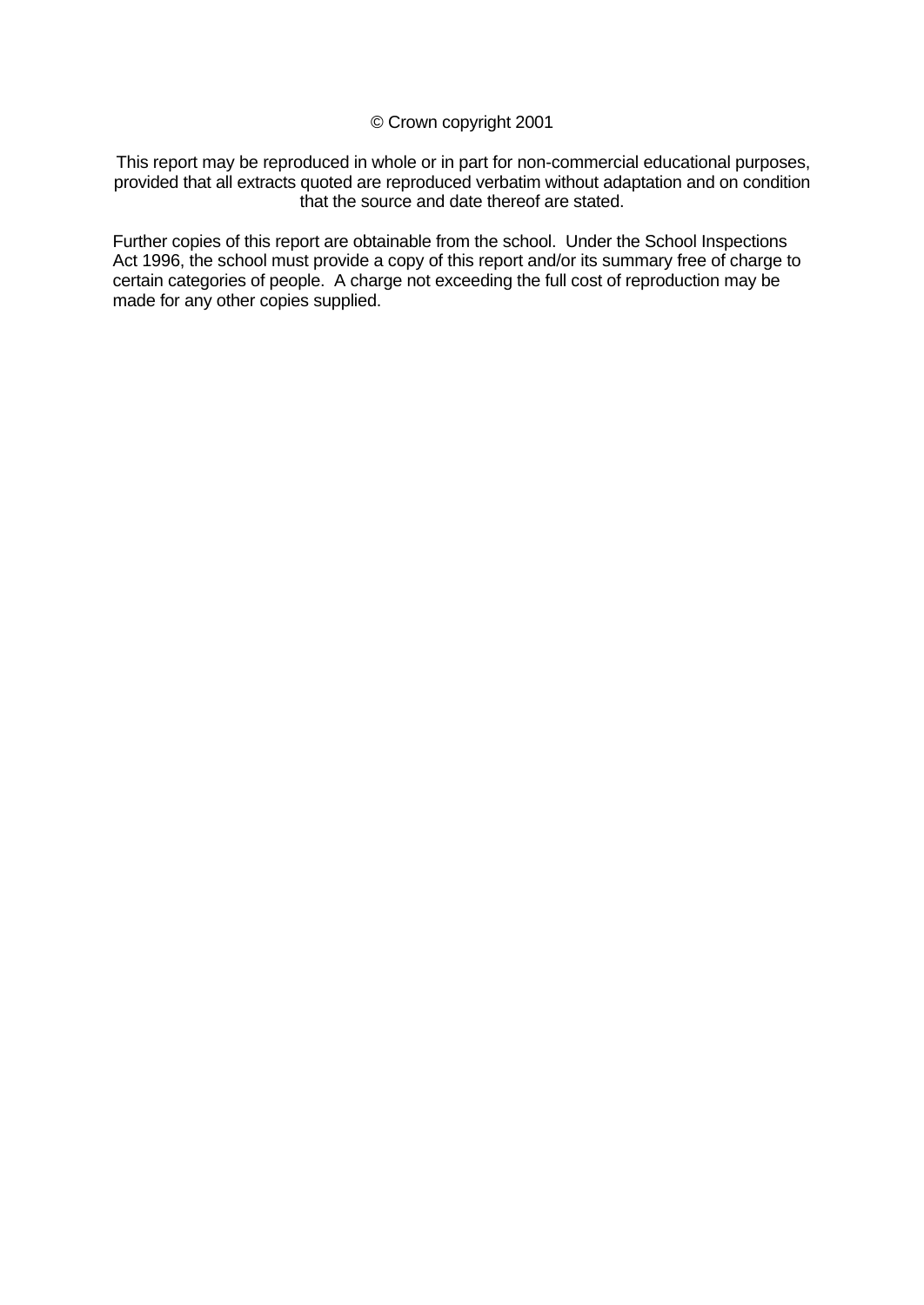# **INFORMATION ABOUT THE SCHOOL**

| Type of school:              | Primary                                                 |
|------------------------------|---------------------------------------------------------|
| School category:             | Community                                               |
| Age range of pupils:         | 3 -11                                                   |
| Gender of pupils:            | <b>Mixed</b>                                            |
| School address:              | Aboyne Lodge School<br>Etna Road<br>St. Albans<br>Herts |
| Postcode:                    | AL3 5NL                                                 |
| Telephone number:            | 01727 766117                                            |
| Fax number:                  | 01727 766118                                            |
| Appropriate authority:       | The Governing Body                                      |
| Name of chair of governors:  | <b>Jane Harris-Matthews</b>                             |
| Date of previous inspection: | 9 <sup>th</sup> December 1996                           |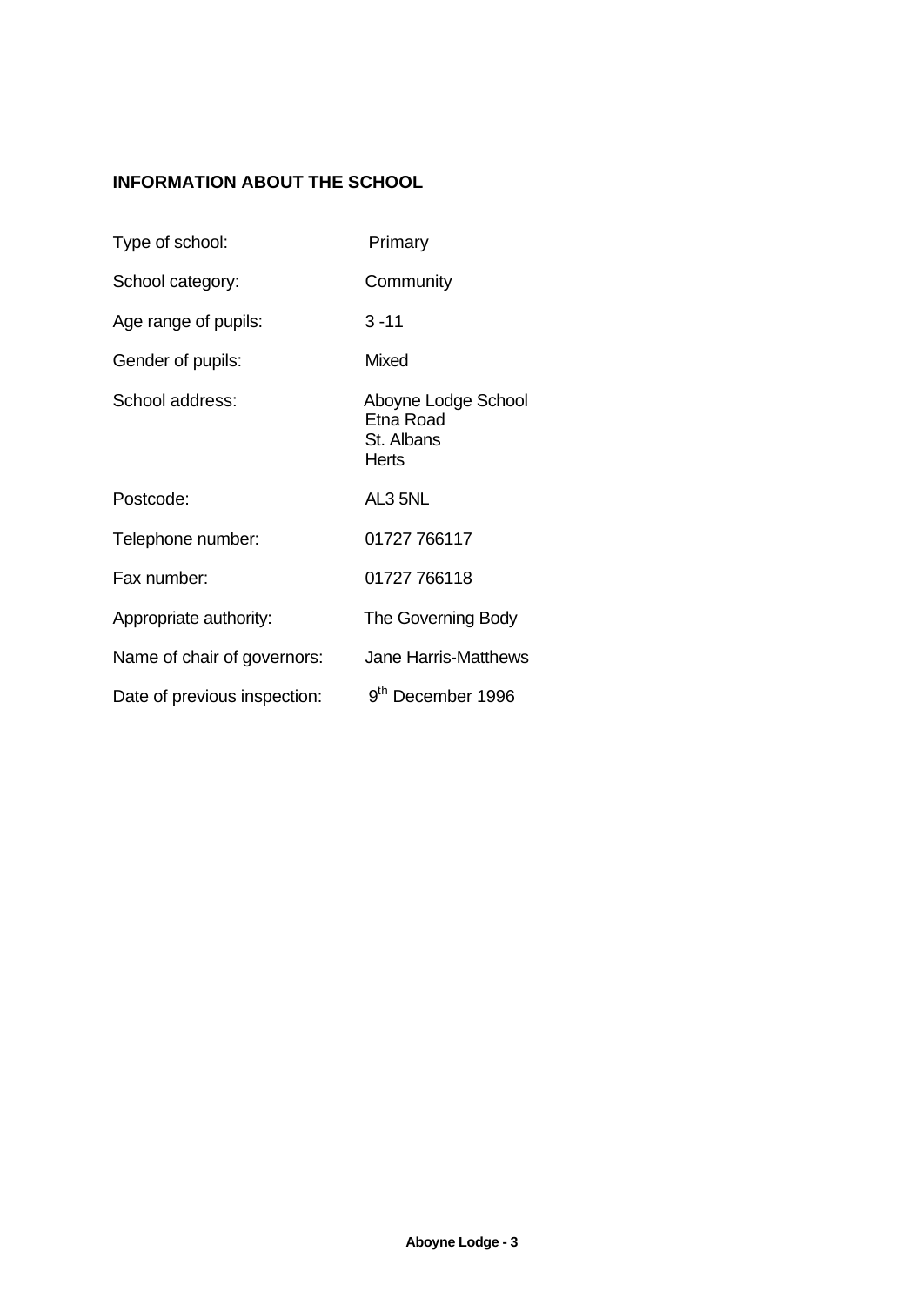## **INFORMATION ABOUT THE INSPECTION TEAM**

| <b>Team members</b> |                      |                      |  |
|---------------------|----------------------|----------------------|--|
| 23079               | <b>Adrian Everix</b> | Registered inspector |  |
| 9052                | <b>Helen Barter</b>  | Lay inspector        |  |
| 25778               | <b>Andrew Hicks</b>  | Team inspector       |  |

The inspection contractor was:

Penta International, Upperton House, 115 The Avenue, **Eastbourne** BN21 3YB

Any concerns or complaints about the inspection or the report should be raised with the inspection contractor. Complaints that are not satisfactorily resolved by the contractor should be raised with OFSTED by writing to:

> The Complaints Manager Inspection Quality Division The Office for Standards in Education Alexandra House 33 Kingsway London WC2B 6SE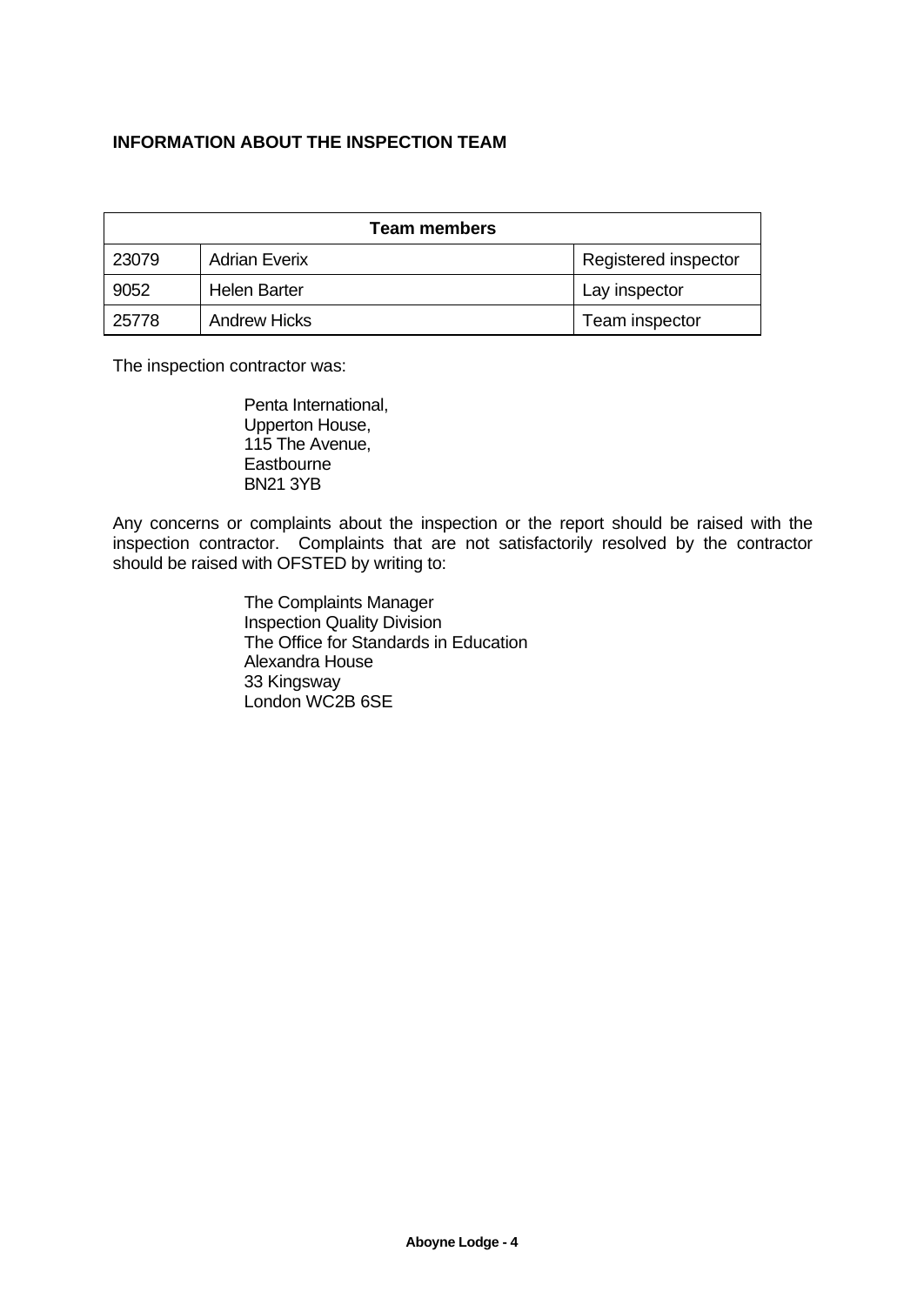# **REPORT CONTENTS**

|                                                                                                                                                                                                                                                                                                                                                                          | Page |
|--------------------------------------------------------------------------------------------------------------------------------------------------------------------------------------------------------------------------------------------------------------------------------------------------------------------------------------------------------------------------|------|
| <b>PART A: SUMMARY OF THE REPORT</b>                                                                                                                                                                                                                                                                                                                                     | 6    |
| Information about the school<br>How good the school is<br>What the school does well<br>What could be improved<br>How the school has improved since its last inspection<br><b>Standards</b><br>Pupils' attitudes and values<br>Teaching and learning<br>Other aspects of the school<br>How well the school is led and managed<br>Parents' and carers' views of the school |      |
| <b>PART B: COMMENTARY</b>                                                                                                                                                                                                                                                                                                                                                |      |
| <b>WHAT THE SCHOOL DOES WELL</b>                                                                                                                                                                                                                                                                                                                                         | 11   |
| <b>WHAT COULD BE IMPROVED</b>                                                                                                                                                                                                                                                                                                                                            | 15   |
| WHAT SHOULD THE SCHOOL DO TO IMPROVE FURTHER?                                                                                                                                                                                                                                                                                                                            | 17   |
| $\sim$                                                                                                                                                                                                                                                                                                                                                                   |      |

**PART C: SCHOOL DATA AND INDICATORS 18**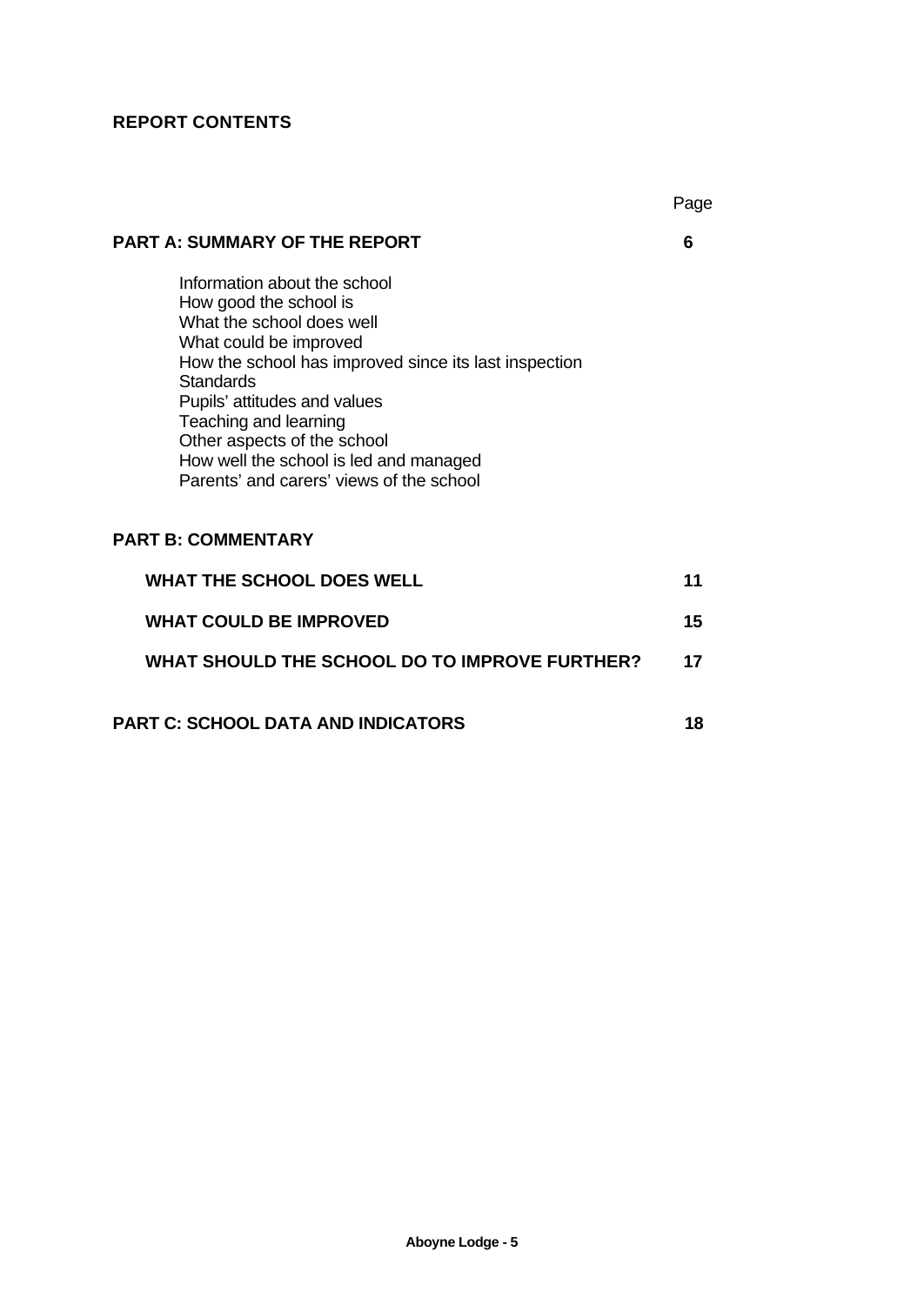## **PART A: SUMMARY OF THE REPORT**

#### **INFORMATION ABOUT THE SCHOOL**

Aboyne Lodge School teaches children between the ages of 3 and 11. At the time of the inspection there were 206 full-time pupils and 52 attending part-time in the nursery. The school is situated near the centre of St. Albans. Most full-time pupils come from areas near the school. Children attending part-time in the nursery include a third from other areas where there is no nursery provision. Most of these children return to their local schools when they begin full-time education. The school admits pupils from a wide range of social backgrounds, including about one-quarter from minority ethnic groups. Twenty-eight pupils speak English as an additional language, which is a high proportion when compared with most schools nationally. Approximately 26 per cent of all pupils are on the school's register for special educational needs. Two pupils have statements for their needs. Overall, children's achievements when they start school are typical for their ages. However, they vary from year to year, especially when there are higher proportions of non-English speakers starting school. For a variety of reasons, including promotion and long-term illness, there has been a high turnover of teaching staff in the last two years. The school was awarded "Beacon" status by the government in September 2000 for its successful educational practice. It shares various areas of expertise with other schools and with teachers in training.

#### **HOW GOOD THE SCHOOL IS**

This is an effective school with some very good features. By the time pupils leave the school, their attainment in English, mathematics and science is well above the national average. The headteacher is providing very good leadership, which is clearly focused on improving the education offered by the school. The quality of teaching is good overall. The school provides good value for money.

#### **What the school does well**

- At the end of Year 6, pupils' attainment in English, mathematics and science is well above the national average.
- Overall, teaching is good, with over a third of lessons being very good.
- The leadership and management of the school are very good and are focused clearly on what can be done to improve further.
- The pupils learn to get on well with each other and to contribute responsibly to the school community.
- Pupils' progress and personal development are carefully monitored and clear targets set for improvement.
- A range of well-planned activities helps to make learning interesting.

#### **What could be improved**

- The achievements of infant and younger junior pupils in science.
- Homework and written reports of pupils' progress so that parents are in a better position to help their children at home.

*The areas for improvement will form the basis of the governors' action plan.*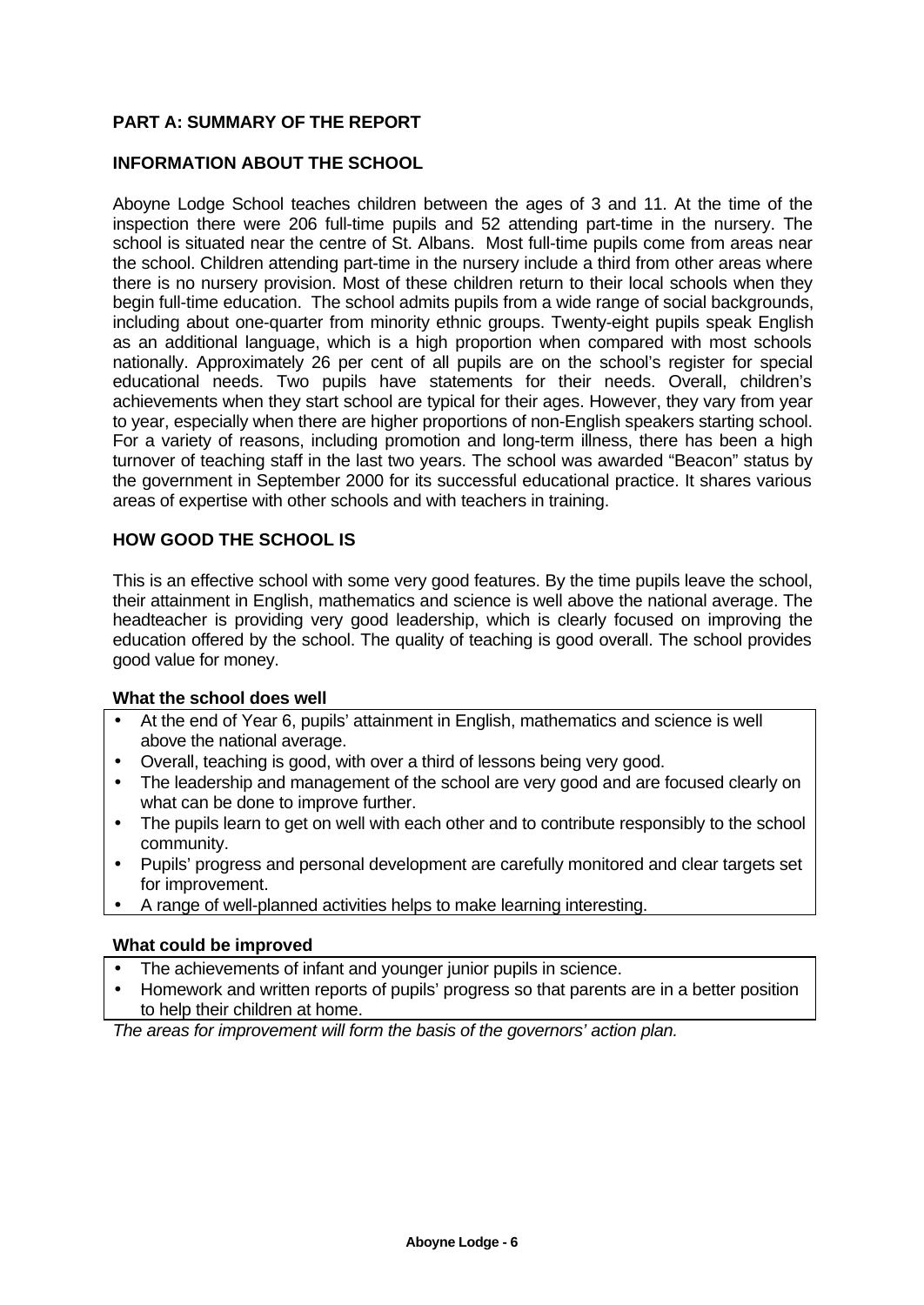## **HOW THE SCHOOL HAS IMPROVED SINCE ITS LAST INSPECTION**

The school has developed well since it was last inspected in December 1996. Although there have been several changes of staff, including a new headteacher, the school has built on the above average attainment achieved by pupils by the end of Year 6. For example, test results for 11 year olds are significantly higher than those of 1997. The positive features reported at the last inspection, including the good quality of teaching and effective leadership, have been maintained. Overall, the issues identified in the last inspection have been successfully addressed and continue to form part of the school's ongoing plan for improvement.

#### **STANDARDS**

The table shows the standards achieved by 11 year olds based on average point scores in National Curriculum tests.

|                    | <b>Compared with</b> |      |      |                    |                                                  |
|--------------------|----------------------|------|------|--------------------|--------------------------------------------------|
| Performance in:    | all schools          |      |      | similar<br>schools | Key                                              |
|                    | 1998                 | 1999 | 2000 | 2000               |                                                  |
| English            | A                    | A    | A    | A                  | well above<br>A<br>B<br>average above<br>average |
| <b>Mathematics</b> | A                    | A    | A    | A                  | C<br>average<br>$\mathsf D$<br>below average     |
| Science            | A                    | С    | A    | Α                  | E<br>well below<br>average                       |

The school's test results for 11 year olds over the past few years have improved at a faster rate than those nationally. Nearly all Year 6 pupils achieved national standards in the 2000 tests with approximately a half achieving above average grades. The work of the oldest pupils seen during the inspection indicates that these levels of attainment are likely to be maintained. The school has set challenging targets for its 2001 test results for 11 year olds which show a rise in its expectations. Pupils' attainment in English and mathematics at the age of 7 is in line with that expected nationally. Recent successful strategies to raise the younger pupils' achievements in reading and writing are beginning to have a positive impact on pupils' standards. Although they achieve well, pupils who start school with little or no English influence the overall national test results at this age. Infants and younger junior pupils, especially the most able, do not achieve high enough standards in science. Teacher assessments for 7 year olds in 2000 showed that most pupils achieved national standards but very few scored above this level.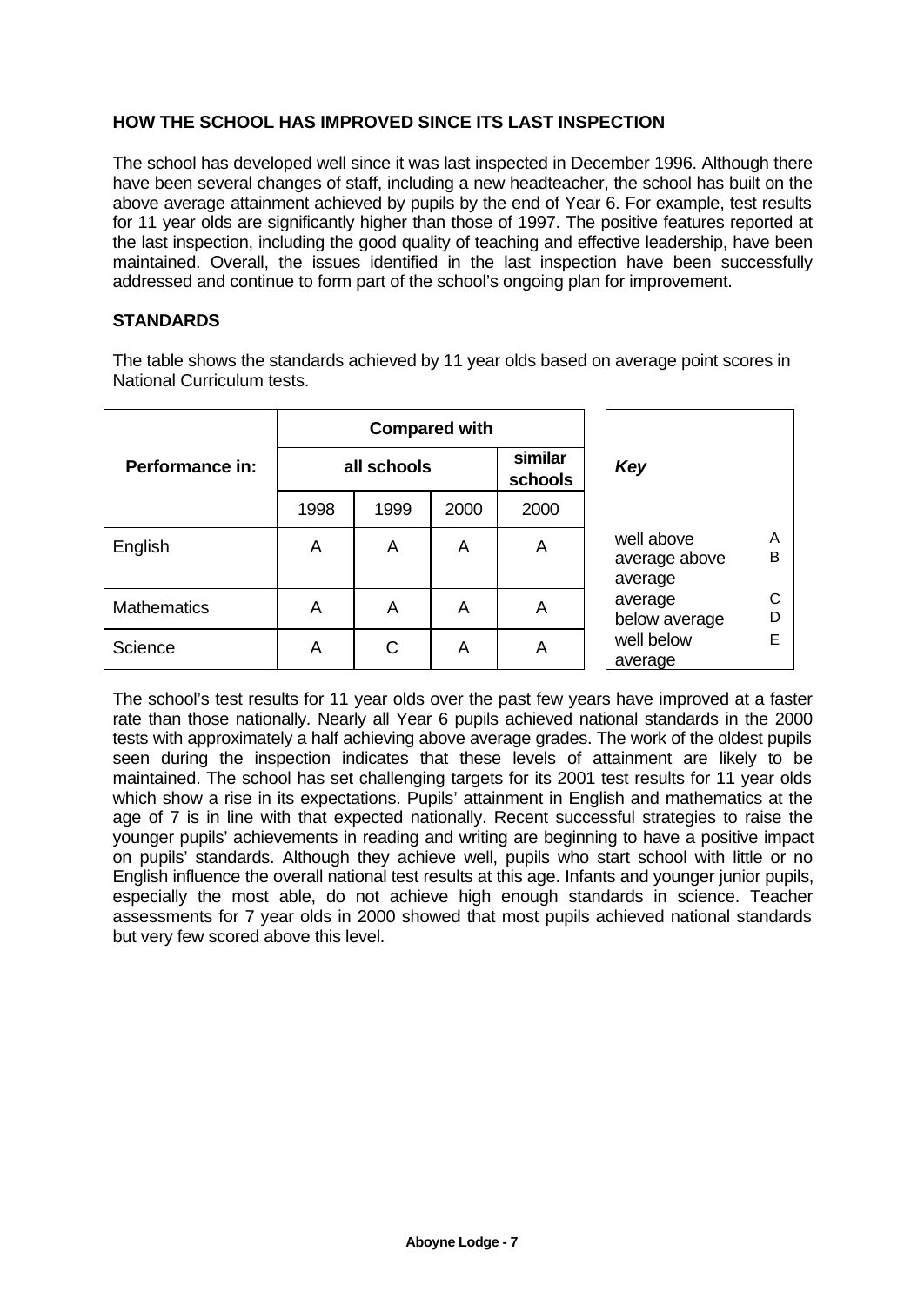### **PUPILS' ATTITUDES AND VALUES**

| <b>Aspect</b>                             | <b>Comment</b>                                                                                                                                                                                                                                                                                                                    |
|-------------------------------------------|-----------------------------------------------------------------------------------------------------------------------------------------------------------------------------------------------------------------------------------------------------------------------------------------------------------------------------------|
| Attitudes to the school                   | Very good. Pupils are keen to learn and nearly all enjoy coming to<br>school.                                                                                                                                                                                                                                                     |
| Behaviour, in and out of<br>classrooms    | Good overall. Pupils' behaviour was judged to be good or better in<br>ninety per cent of lessons observed and was never less than<br>satisfactory. Movement around the school is calm and orderly.<br>There has been one temporary exclusion during this school year.                                                             |
| Personal development<br>and relationships | Very good. Pupils get on well with each other and have a mature<br>respect for adults. The positive relationships amongst members<br>of the school community contribute significantly to the quality of<br>pupils' learning. As they get older, pupils take additional<br>responsibilities seriously and carry them out sensibly. |
| Attendance                                | Very good. Attendance rates are well above the national average.                                                                                                                                                                                                                                                                  |

#### **TEACHING AND LEARNING**

| <b>Teaching of pupils:</b><br>aged up to 5 years |      | Aged 5-7 years | Aged 7-11 years |  |
|--------------------------------------------------|------|----------------|-----------------|--|
| Lessons seen overall                             | Good | Good           | Good            |  |

*Inspectors make judgements about teaching in the range: excellent; very good; good; satisfactory; unsatisfactory; poor; very poor. 'Satisfactory' means that the teaching is adequate and strengths outweigh weaknesses.*

Of the teaching observed, 96 per cent was satisfactory or better. Thirty-nine per cent was very good, 31 per cent good and 26 per cent satisfactory. There were examples of very good teaching in each of the above age groups. The teaching of English and mathematics was good or better in most lessons. Overall, teachers' expectations of pupils are high. This is reflected in the good quality and amount of work especially in older pupils' books. Work is usually well matched to challenge all pupils, including the most able. Pupils with special educational needs and those who have English as an additional language are effectively supported to make good gains in their learning. In the very small proportion of unsatisfactory teaching, tasks were not structured well enough to ensure pupils made maximum gains in their learning. Strong features of pupils' learning are the high levels of interest in their work and, particularly as they get older, their concentration and application to tasks. These reflect the successful management of classes and teachers' skills in motivating pupils in nearly all of the lessons observed.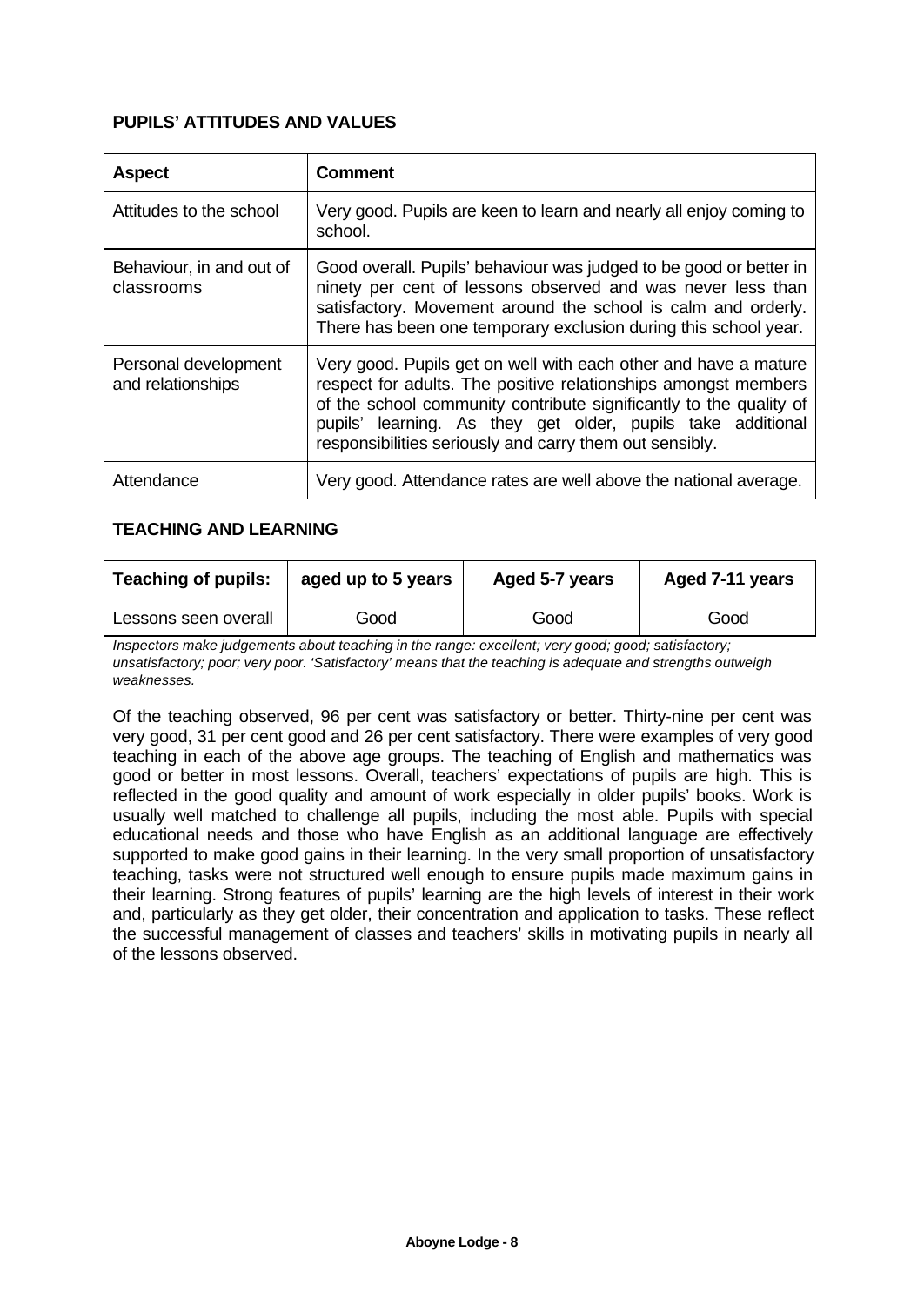# **OTHER ASPECTS OF THE SCHOOL**

| <b>Aspect</b>                                                                                           | <b>Comment</b>                                                                                                                                                                                                                                                                                                                                                                                                                          |
|---------------------------------------------------------------------------------------------------------|-----------------------------------------------------------------------------------------------------------------------------------------------------------------------------------------------------------------------------------------------------------------------------------------------------------------------------------------------------------------------------------------------------------------------------------------|
| The quality and range of<br>the curriculum                                                              | A broad and well-planned curriculum is significantly enriched by<br>other learning opportunities. These include clubs after school<br>and at lunchtime, visits to places of educational interest and<br>visitors to the school.                                                                                                                                                                                                         |
| Provision for pupils with                                                                               | Good. The individual education plans for these pupils have clear                                                                                                                                                                                                                                                                                                                                                                        |
| special educational                                                                                     | targets, which are very helpful in guiding their learning. Teachers                                                                                                                                                                                                                                                                                                                                                                     |
| needs                                                                                                   | and learning assistants provide good quality support in lessons.                                                                                                                                                                                                                                                                                                                                                                        |
| Provision for pupils with                                                                               | Very good. Pupils benefit from high quality specialist teaching.                                                                                                                                                                                                                                                                                                                                                                        |
| English as an additional                                                                                | Detailed ongoing records and reviews of pupils' progress result in                                                                                                                                                                                                                                                                                                                                                                      |
| language                                                                                                | precise teaching very well matched to individual needs.                                                                                                                                                                                                                                                                                                                                                                                 |
| Provision for pupils'<br>personal, including<br>spiritual, moral, social<br>and cultural<br>development | Overall, very good with particular strengths in pupils' social,<br>moral and cultural development. Pupils are clearly taught why<br>actions are right or wrong. There is a wide range of opportunities<br>in and out of lessons for pupils to learn the skills for playing and<br>working together constructively. Pupils learn to appreciate a<br>range of lifestyles, music, art and literature from their own and<br>other cultures. |
| How well the school                                                                                     | Good procedures for child protection, health and safety. Pupils'                                                                                                                                                                                                                                                                                                                                                                        |
| cares for its pupils                                                                                    | are provided with very good, caring support.                                                                                                                                                                                                                                                                                                                                                                                            |

## **HOW WELL THE SCHOOL IS LED AND MANAGED**

| <b>Aspect</b>                                                             | <b>Comment</b>                                                                                                                                                                                                                                                                                                  |
|---------------------------------------------------------------------------|-----------------------------------------------------------------------------------------------------------------------------------------------------------------------------------------------------------------------------------------------------------------------------------------------------------------|
| Leadership and<br>management by the<br>headteacher and other<br>key staff | The headteacher provides effective leadership and management.<br>Senior staff provide strong support in guiding school<br>improvements and establishing a very good ethos for learning.                                                                                                                         |
| How well the governors<br>fulfil their responsibilities                   | Governors are very supportive of the school and fulfil their<br>statutory duties. Their monitoring procedures, including regular<br>focused visits to observe learning, enable them to have a very<br>good understanding of the school.                                                                         |
| The school's evaluation<br>of its performance                             | The school is very effective in analysing its successes and areas<br>for development. National and other test results are analysed to<br>guide improvements in teaching and the school's curriculum.<br>Senior staff and governors prepare and closely monitor a detailed<br>plan for the school's development. |
| The strategic use of<br>resources                                         | Financial and learning resources are used well to support pupils'<br>learning. The school endeavours to get best value when making<br>purchases. Parents' and pupils' suggestions are taken into<br>account when deciding spending priorities.                                                                  |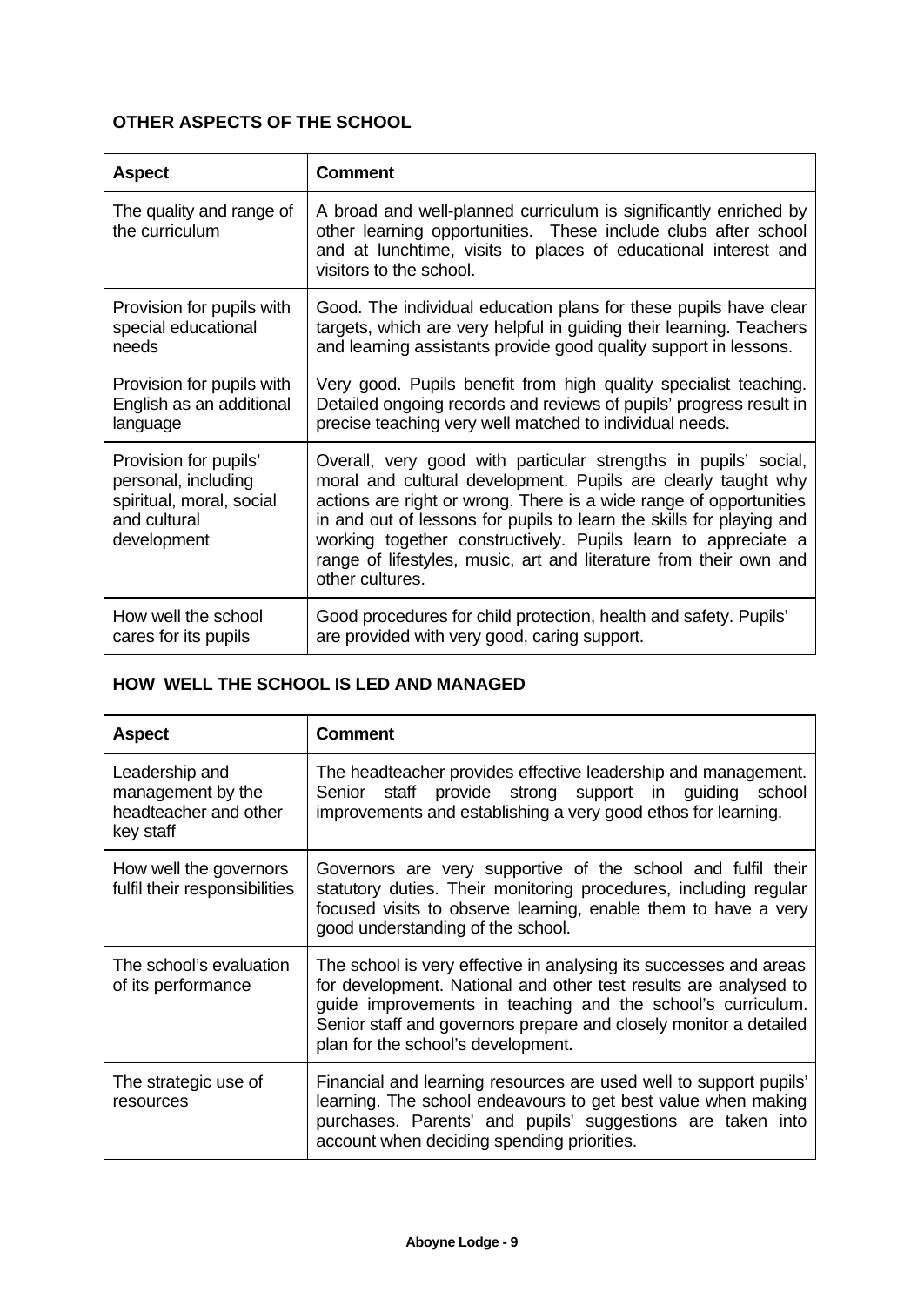### **PARENTS' AND CARERS' VIEWS OF THE SCHOOL**

| What pleases parents most                                                                                                                                                                                                                                                                                                                                  | What parents would like to see improved                                                                                                                                                                                                                                                                                                                      |  |  |  |
|------------------------------------------------------------------------------------------------------------------------------------------------------------------------------------------------------------------------------------------------------------------------------------------------------------------------------------------------------------|--------------------------------------------------------------------------------------------------------------------------------------------------------------------------------------------------------------------------------------------------------------------------------------------------------------------------------------------------------------|--|--|--|
| They feel comfortable approaching the<br>school with questions or problems.<br>• There are high expectations of what<br>children can achieve.<br>The school is well managed and well led.<br>Their children like school.<br>Standards are high.<br>Children are helped to become mature<br>and responsible.<br>The teaching is good.<br>Behaviour is good. | The quantity and frequency of homework<br>$\bullet$<br>in some year groups.<br>The information they receive about their<br>$\bullet$<br>children's progress.<br>The range of activities outside lessons.<br>$\bullet$<br>Many parents of Year 3 children are<br>unhappy with the number of "supply "<br>teachers employed during the<br>last<br>autumn term. |  |  |  |

Inspectors support the positive points that were made by nearly all parents in their responses to the questionnaire and at the pre-inspection meeting. There are too many inconsistencies amongst teachers in the setting of homework which reduce its effectiveness. Appropriate arrangements are made for parents to consult teachers during the year. However, due to changes of teacher, there was not a parents' evening for Year 3 parents in the autumn term. Pupils' reports do not give clear information on pupils' standards, especially in comparing them with those expected nationally. The Year 3 class now has a permanent teacher for the rest of the school year. Attempts to secure a suitable temporary teacher in this class, to cover for long term illness in the autumn term, had resulted in several "supply" teachers being employed. Although the school has acted in the best interest of its pupils, the situation has inevitably affected pupils' learning. Inspectors judge that the range of activities outside lessons, including clubs, is good.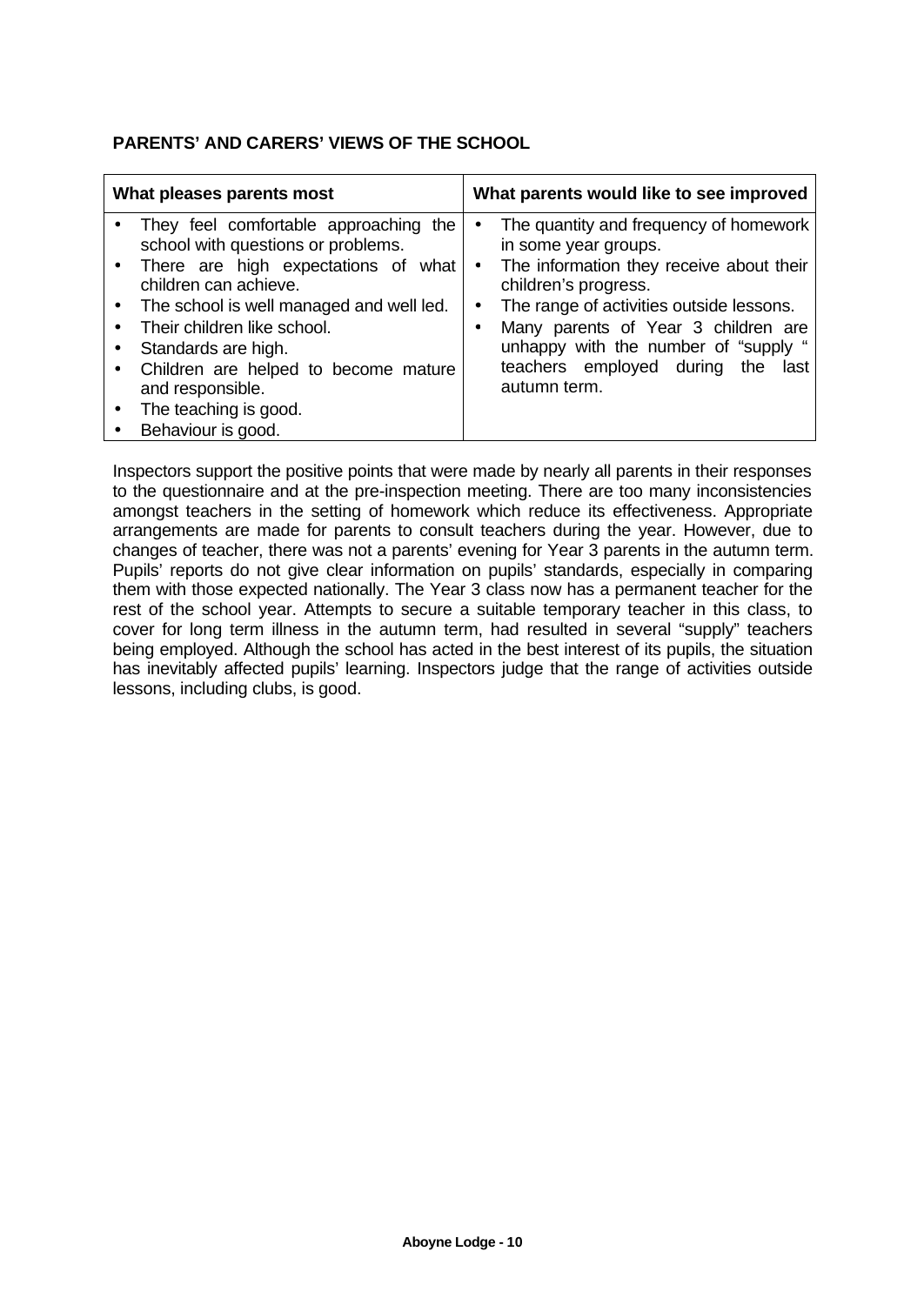#### **PART B: COMMENTARY**

#### **WHAT THE SCHOOL DOES WELL**

#### **At the end of Year 6, pupils' attainment in English, mathematics and science is well above the national average.**

1. Over the past three years, pupils have achieved well-above average results in English and mathematics. Results in 2000 were well above average compared with similar schools, i.e. those with a similar proportion of free school meals. Nearly all pupils achieved nationally expected levels, with significant proportions scoring higher than this. Above average levels were attained by 51 per cent of pupils in English and 43 per cent in mathematics.

2. Pupils' skills in speaking and listening develop well and are important factors in their learning. Year 6 pupils take turns to show adults, including inspectors, around the school. They speak with confidence and maturity about all the activities taking place. Good opportunities are provided for pupils to share ideas with adults and other children. A good example of this was observed in a Year 5 lesson where groups of pupils took part in role-play on the theme of "being in charge". They shared ideas in their groups about their feelings and discussed these with the whole class.

3. Reading has a high profile throughout the school. Many displays of books, and writing about books, generate interest. "Story sacks" used in role-play by infants, and attractively presented writing about books by older pupils, are examples of this. Year 6 pupils use a variety of skills to help them understand text. One explained: "I read the text around a sentence if I am not sure what it means". Another pupil explained the use of glossaries in reference books and how to scan factual writing prior to making notes. Pupils express preferences for certain books. One able reader discussed the merits of books about "parallel universes", referring to such authors as Diana Wynne Jones and Philip Pullman. Pupils' writing is of a high quality. Older pupils write sustained, lively pieces of writing with good attention to punctuation, spelling and an interesting vocabulary. In a Year 6 lesson, pupils demonstrated their knowledge of present and past tense when writing amusing diaries comparing an advertised holiday with the reality. In a Year 5 lesson, pupils suggested "imperious" to describe a leader and "Queendom" when there was not a king. High quality writing is evident in displays around the school. For example, at the start of a mystery story, a Year 6 pupil described, "A pale and wispy figure standing by the grave weeping silently….".

4. Pupils develop good mental arithmetic skills and apply these successfully in the multiplication of large numbers, or in solving equations such as "6a=36". Pupils in Year 6 use a variety of mathematical techniques. For example, in one lesson, pupils explained how they were using "Napier's Bones" and the "Egyptian method" to solve a multiplication problem. Older pupils have a good understanding of numbers. One group explained how decimals increase or decrease by ten-times when they are moved one place to the left or right. Their level of understanding was highlighted when they explained how a supply teacher had once got it wrong when telling them to "move the decimal point". Pupils use and apply their mathematical knowledge well, for example, they investigated the reasons why a double six is difficult to achieve when throwing dice, and why seven occurs most frequently. Pupils' past work in Year 6 shows high levels of attainment in other aspects of mathematics. This includes the calculation of angles in geometrical shapes.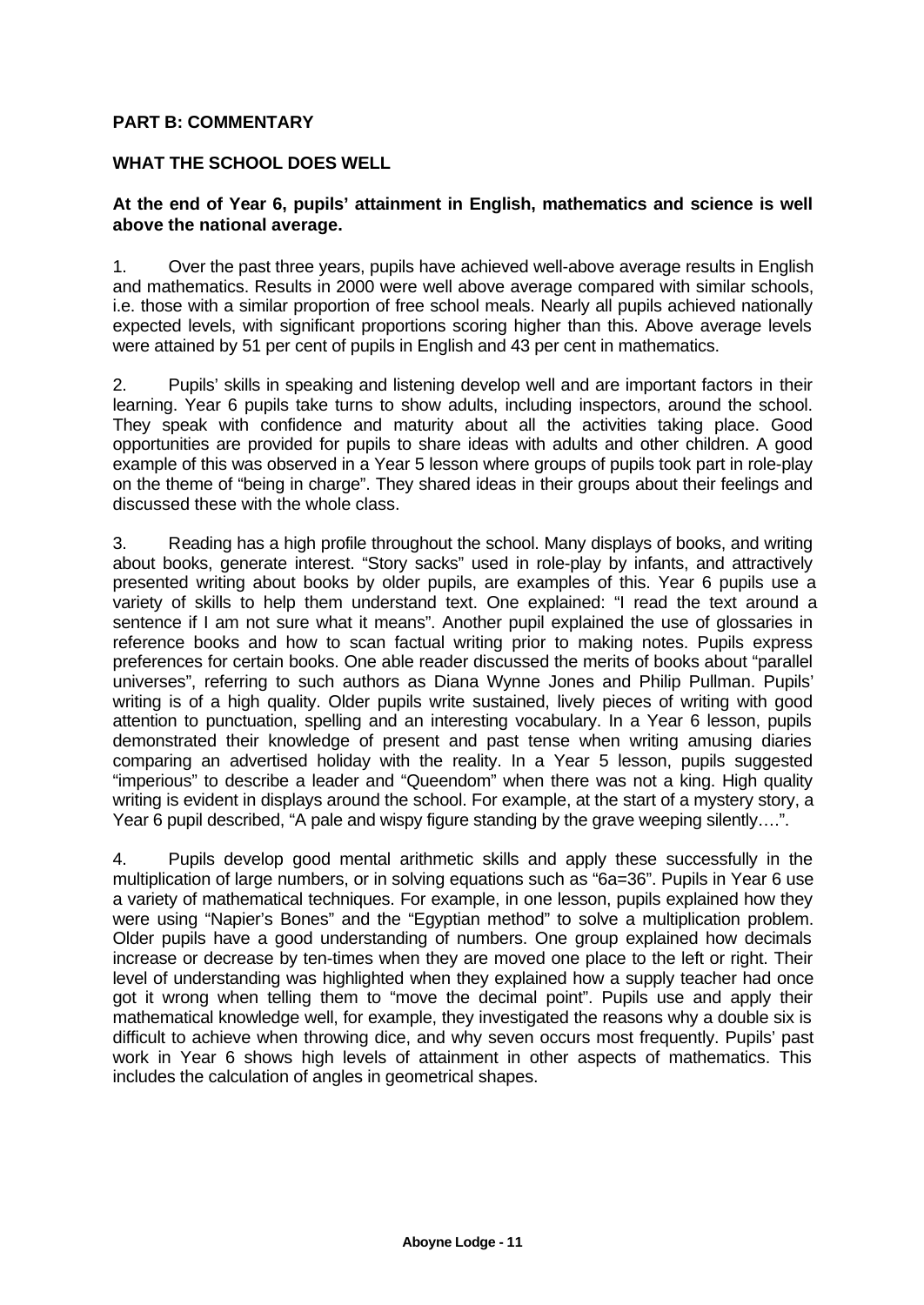5. Pupils' attainment in the 2000 science tests for 11-year-olds was well above that expected when compared nationally and with similar schools. All pupils achieved nationally expected standards with 61 per cent achieving above average levels. Older pupils use scientific vocabulary with confidence. In a Year 6 lesson, a pupil explained the workings of the digestive system correctly, using such terms as "oesophagus" and "small intestine". When writing about their own "group" experiments they correctly use "soluble", "dissolve" and "suspension". Pupils record their results in different ways, as shown in their diagrams illustrating the different electrical circuits they have constructed. Accurate tests are supported by the use of information technology. Year 5 pupils use a temperature sensor linked to a computer to investigate the effectiveness of various insulating materials for hot water. Print-outs of graphs illustrate the differences.

## **Overall, teaching is good, with over a third of lessons being very good.**

6. In the majority of lessons, activities are varied and tasks well matched to build on what pupils already know. Teachers have a good knowledge and understanding of the curriculum. In a Year 6 information technology lesson, the teacher explained clearly the use of the local authority "intranet" system, and quickly solved the problems pupils encountered when sending E-mails. In a Year 4 music lesson, the teacher responded to a pupil's comment on the sounds made by a cymbal, using it to clearly explain the difference between "volume" and "timbre".

7. Lessons are nearly always introduced well and capture pupils' interest. A Year 2 geography lesson began with the teacher dressed in Egyptian clothing which generated a lively discussion amongst the pupils on the reasons for its design and colouring. Teachers make learning enjoyable and this is a significant factor in the very good management of pupils in most lessons. Pupils described a lesson on long multiplication as "fun" because they could use a range of techniques to solve the problems. In a physical education lesson in the reception class, the activities were cleverly based around the story of a rocket. The children were totally absorbed in enacting the story, which involved a range of vigorous exercises. Older pupils explained that: "work is varied, it is mostly challenging but fun….teachers are good at explaining things when you are stuck and don't make you feel stupid".

8. Time is usually used well in lessons. From a young age, pupils are expected to work as soon as they enter the classroom. Year 2 pupils started working on handwriting tasks as soon as they sat down at the start of school. Teachers often set time limits for completing work and regularly remind pupils of these during the lesson. This helps pupils to remain focused and productive. Teachers give very good help to pupils when they are working independently. In a Year 5 lesson the teacher helped individual pupils to improve the quality of their writing through good quality questioning and discussion. Pupils became aware of improvements needed in punctuation through reading parts of their work aloud. In a lively session at the end of another literacy lesson, the teacher asked pupils to read their writing and helped them to identify various techniques such as past and present tense and the use of direct or reported speech.

9. Pupils are expected to work hard and try their best. The quality and amount of work produced in books, especially by older pupils, reflects their teachers' high expectations. During lessons, pupils understand that they must remain focused on their work to achieve high standards. In Year 6, pupils worked for long periods of silence producing imaginative and amusing diaries about their experiences at a holiday centre. Teachers value pupils' work. This is reflected in the high quality displays of work around the school. These help pupils to take pride in what they do and create an ethos where high standards are celebrated. All areas of the curriculum are represented, including some very creative artwork. Marking is usually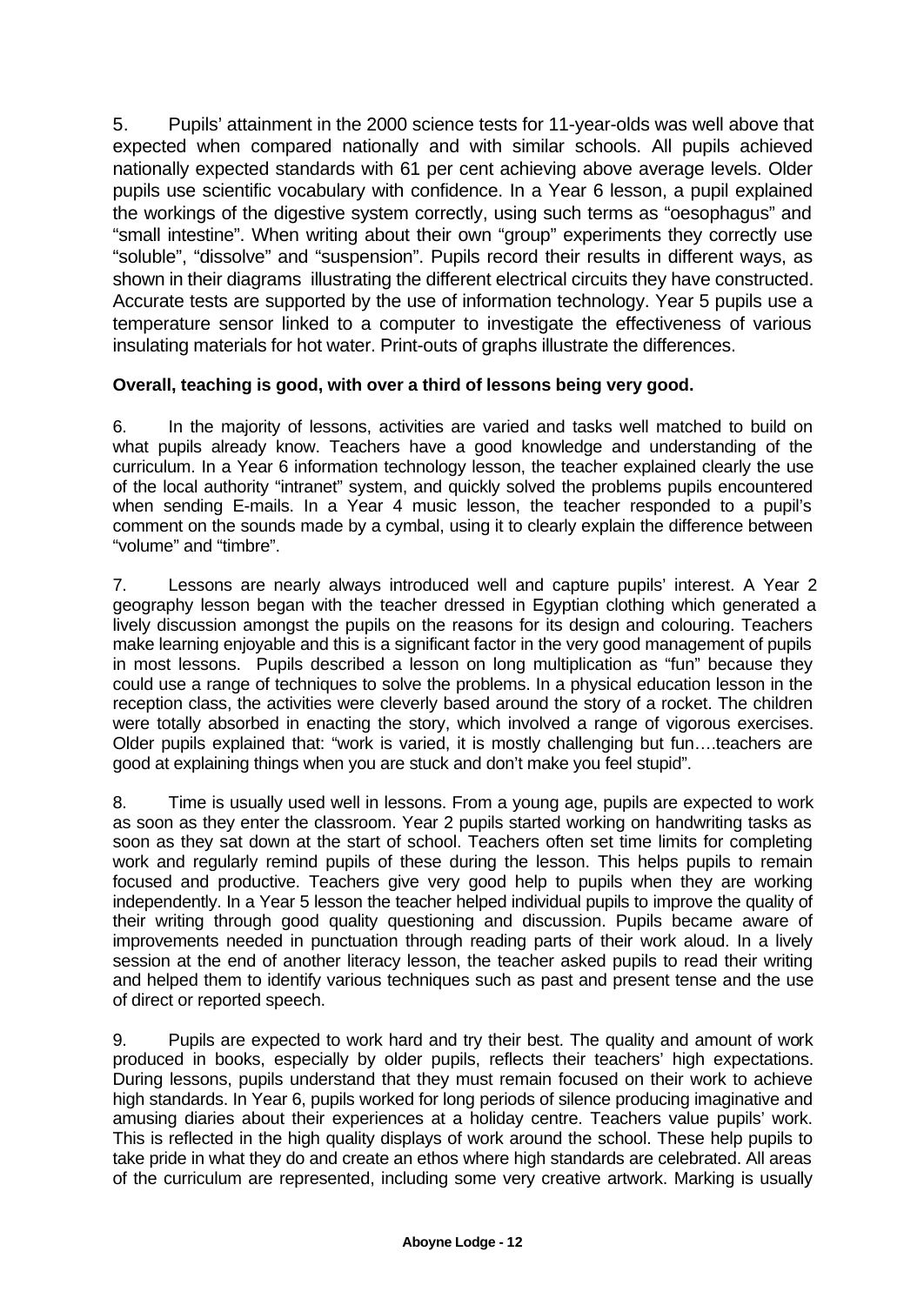helpful, giving pupils good information on what they are doing well and indicating how they can improve.

10. Support staff are fully aware of the aims of lessons and are deployed well, especially to enhance the learning of pupils with special educational needs, or those who are learning English as an additional language. This was evident, for example, in the reception class where clear planning ensured that the classroom assistant was very well briefed on what her group should be learning. Consequently, the group made very good progress in their understanding of numbers to five.

#### **The leadership and management of the school are very good and are focused clearly on what can be done to improve further.**

11. The headteacher provides very clear educational direction for the work of the school. Despite the many staff changes she has established very good teamwork, which ensures all staff work towards the same aims. The senior management team is clear about the school's priorities and takes effective action to meet them. For example, high quality detailed planning for the new Foundation Stage has been successfully completed. The school has a positive learning atmosphere and a strong sense of community. The aims of the school are based on high academic achievement and the personal development of all pupils. These are evident in the general life of the school and the successful strategies used to analyse performance and set targets for improvement.

12. The school improvement plan, based on consultation with staff, governors, pupils and parents, provides very good, detailed guidance on how the school will develop over the next few years. The school's forward-looking approach is evident in several aspects of its work. Following an analysis of the school's test results for 7 year olds, the school is raising attainment in English through a focus on early opportunities for speaking and listening, and by the introduction of "Story sacks" to encourage early interest in reading. Improvements in science, an issue identified by the inspection team, are already targeted in the school's improvement plan. The school has been awarded "Beacon" status by the government for some of its successful approaches. These include raising standards in literacy, boys' writing, community links and initial teacher training. It has also been awarded a substantial grant by the Worshipful Company of Goldsmiths to support its work with children's writing.

13. The governors are fully involved in the management of the school and show a very good understanding of its strengths and weaknesses. They work very well with the headteacher and staff to sustain the school's improvement. As well as a general overview, governors have special curriculum interests which they monitor. Using an agreed code of conduct, governors make regular visits to the school to observe pupils at work. A group of governors recently observed different numeracy lessons and discussed what they saw with the teachers and headteacher. Their findings were shared with the full governing body. Governors refer knowledgeably to such documents as the PANDA (a government publication which compares the school's performance with others) when discussing the school's performance. Governors' procedures enable them to have a very good knowledge of the school.

#### **The pupils learn to get on well with each other and to contribute responsibly to the school community.**

14. The very good relationships in the school are based on a range of successful strategies to promote pupils' self-esteem and respect for one another. In the younger classes, teachers develop these aspects when selecting a pupil to be a "special person" for the day. A wide range of issues is discussed during "circle time" including those concerned with friendship and bullying. This helps pupils of all ages to understand how to deal with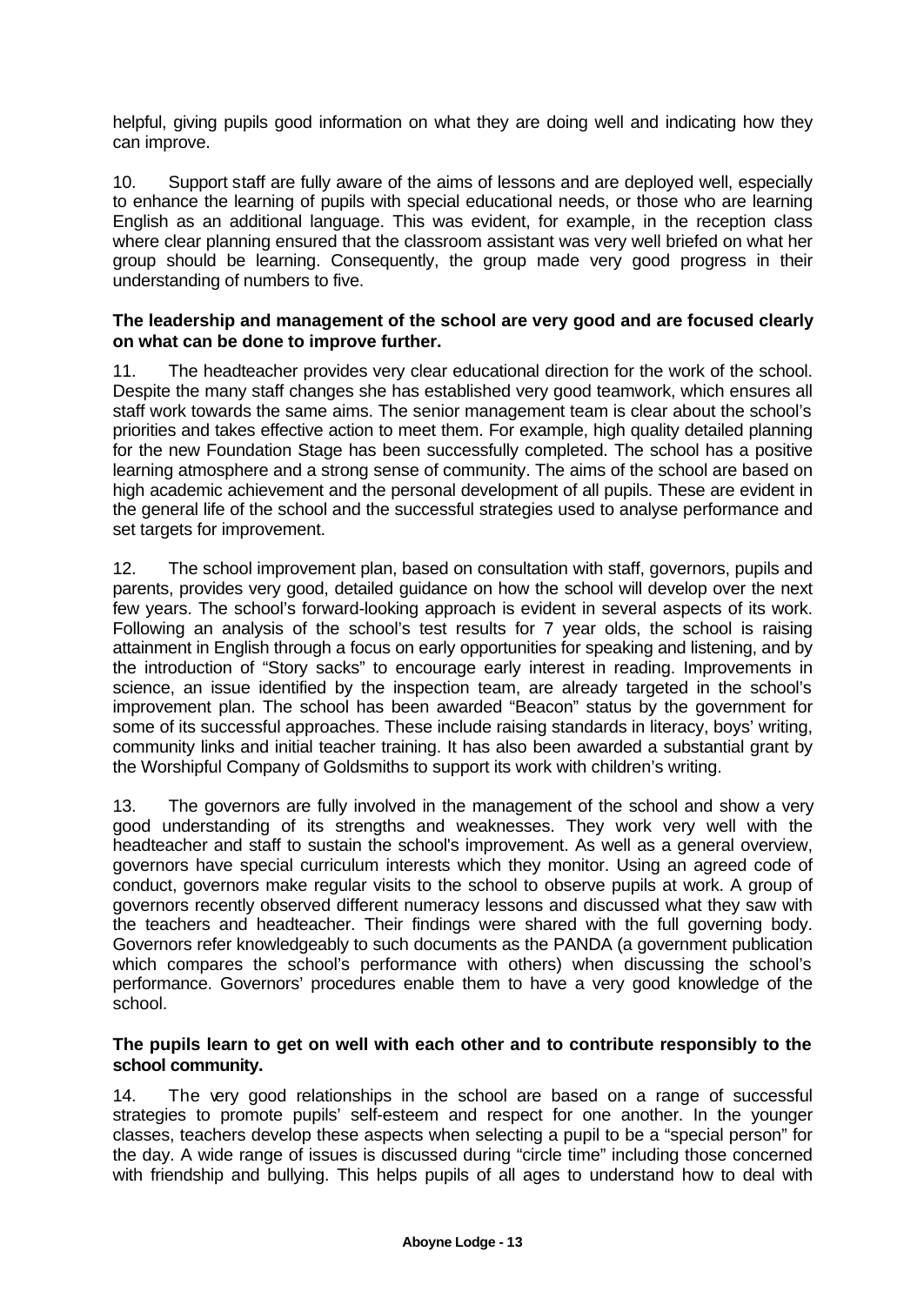conflict and ways of getting on better with each other. In lessons, pupils are given good opportunities to work together, exchange ideas and respect each other's views. In a Year 5 lesson on "being in charge", pupils acted out roles in small groups and learned to discuss, in an orderly way, the social issues that arose. The many educational trips and extra activities, including a residential trip in Year 6, all contribute well to pupils' social skills. Respect for other cultures and beliefs is promoted well. This is reflected in the lively displays of other cultures and faiths around the school, and in the pupils' positive views of each other. Pupils reflect on others less fortunate than themselves in the community. A group of older pupils distributed gifts to a drug rehabilitation centre and commented on life there. Writing about "sleeping rough" shows how the plight of the homeless had been sensitively considered.

15. The school has clear rules that are respected and understood by the pupils. The rules, most of which are based on care for one another and the environment, are agreed by pupils and clearly displayed around the school. The school council, made up of representatives from Year R to Year 6, makes a significant contribution to decision making in the school. A pupil suggestion box enables all ages to submit ideas. For example, pupils decided that rules for the adventure playground were needed. Subsequently, the council agreed rules based on fairness and safety. All items brought up by the school council are seriously considered and formally responded to in writing by the headteacher. This helps pupils to develop a responsible approach to decision making.

16. Pupils are given increasing responsibilities as they get older. In younger classes, pupils are routinely given jobs and are encouraged, when appropriate, to use their initiative. In the reception class, more able children independently select simple words from a bank to help them with their writing. Older pupils undertake a range of jobs which help in the running of the school. For example, Year 6 pupils are assigned as "monitors" to each teacher and report to him/her during the day. They organise a "scrabble" club and willingly help nursery and reception pupils to play constructively during wet playtimes. Older pupils take it in turns to show visitors around the school. Inspectors found them to be polite, informative and clearly proud of their school when carrying out this task. Pupils respond well to the trust placed in them. During break-times the oldest pupils sensibly complete work, or enjoy such activities as playing chess or using computers. Teachers help pupils to understand the reasons for responsible behaviour. In an information technology lesson the teacher clearly explained the reasons why pupils would be prevented from using computers unsupervised if they sent unpleasant E-mails.

#### **Pupils' progress and personal development are carefully monitored and clear targets set for improvement.**

17. Teachers' careful record keeping, regular analyses of test results and the setting of individual targets strongly contribute to the good progress made by pupils. The targets are especially effective in literacy, numeracy and pupils' personal development.

18. Tests taken each term form a "baseline" upon which overall progress is measured and weaknesses in pupils' performance are identified. A good example was the identification of the need to improve some aspects of literacy. Improvements in pupils' vocabulary have been addressed through better role-play opportunities for younger pupils, handwriting is of a better quality due to the teaching of a new scheme from a young age, and wider opportunities for factual writing are raising boys' attainment.

19. Information from tests and teachers' detailed record keeping guide the setting of individual termly targets for pupils. As they get older, pupils are told precisely what they need to improve, including guidance on how to achieve a particular national curriculum level (or part of a level). Targets are written in pupils' books and teachers' marking is often appropriately based on progress towards them. Commentaries on pupils' personal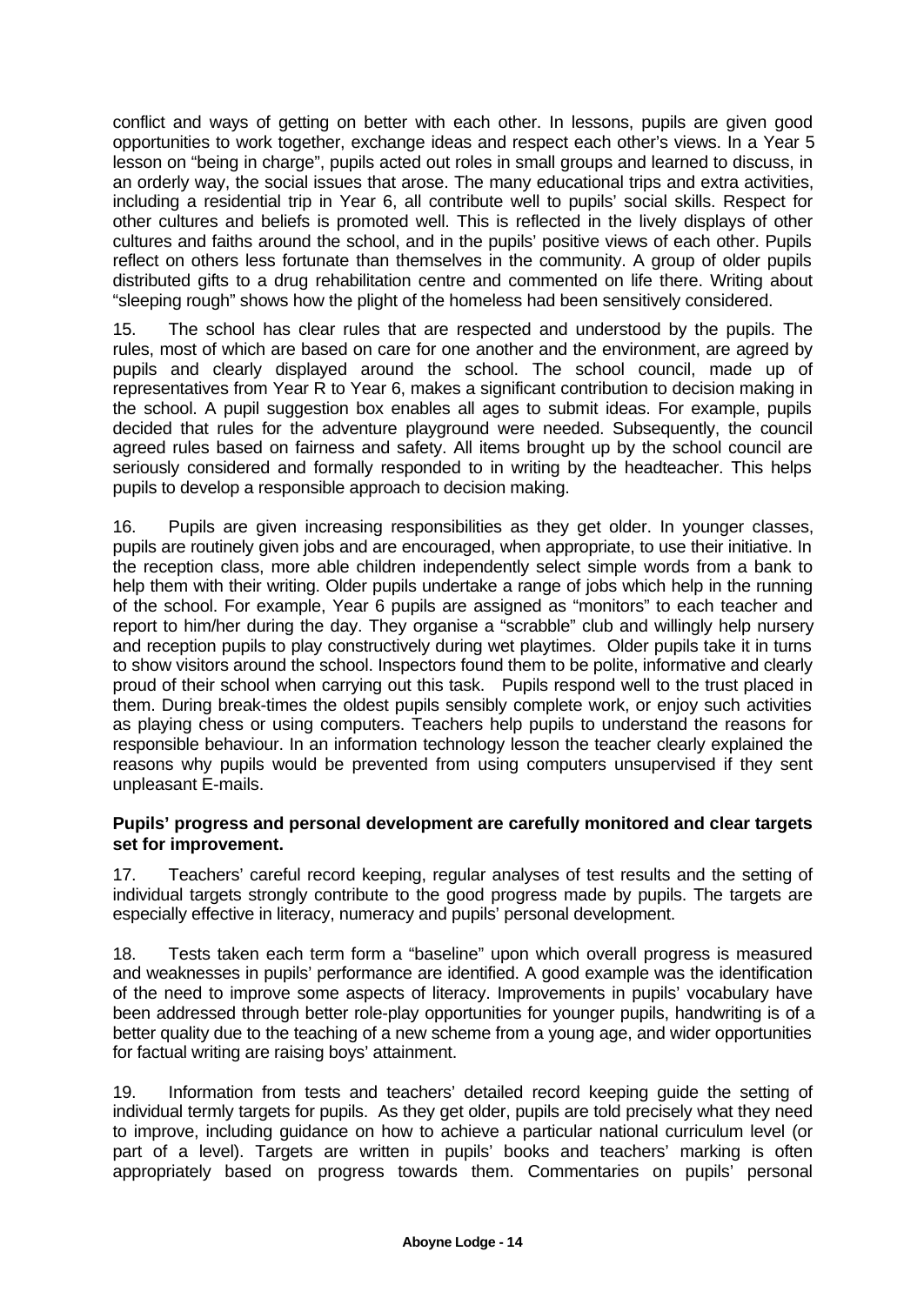development, kept in teachers' files, are used well to set targets in this aspect of their education. Pupils spoken to during the inspection were positive about their targets and clear about their purpose.

20. Pupils with special educational needs have specific and achievable targets on their individual learning plans. The tracking of pupils with English as an additional language is of a particularly high quality. A clear analysis of test results and detailed written day-to-day assessments are used very well to guide the teaching of individuals. The information helps to make maximum use of the resources available, for example by adapting individual support and by precise targeting of specialist teaching.

## **A range of well-planned activities helps to make learning interesting.**

21. The overall curriculum is carefully planned to ensure there is a broad range of activities. National Curriculum requirements have been adapted very well to fit into school based topics. For example, careful planning for the new Foundation Stage ensures that all the required learning opportunities are meaningfully based on themes such as Movement and Transport. Very good links with the community enrich the curriculum. Pupils make educational visits to a range of local buildings and visitors contribute a variety of expertise to pupils' learning. For example, an environmentalist and an architect have talked to pupils about the "whale" conservation area and ampitheatre, which is currently under construction. During the inspection, Year 5 pupils were preparing a questionnaire for interviewing local residents about a proposal to close a road to traffic. They were also learning to use a database to process the responses. The construction of a puppet theatre by Year 6 pupils and subsequent public performances of shows are much praised by parents. The project developed pupils' skills in many areas of learning including those involved in writing and presenting scripts. Links with other schools through, for example, E-mail, provide purpose and stimulate pupils' interest in writing, and in the use of information technology. Pupils enjoy a good range of clubs and opportunities for competitive sport. A residential trip for all pupils in Year 6 supports several aspects of learning, including geography and personal development.

22. Much is done to widen pupils' understanding of other cultures. Such activities as food tasting bring learning to life. Pupils have tasted Muslim food when learning about that culture and tried octopus during their work on the Romans. Around the school there is much evidence that pupils learn to appreciate the richness of other cultures. Lively displays, including those on Buddhism, Judaism and Islam are informative and thought provoking. Bilingual books are prominently displayed in the library and the doors to classrooms have signs in different languages.

23. Older pupils state that they are: "taught the basic skills but taught in a way that is made fun and encourages you to learn."

## **WHAT COULD BE IMPROVED**

#### **The achievements of infant and younger junior pupils in science.**

24. Teacher assessments for 7 year olds in 2000 show that, whilst the number of pupils judged to be reaching national expectations was average, the proportion reaching higher levels (3 per cent of the pupils) was well below the national average. Although there are some indications that teaching is improving in Year 2, overall there is not enough work targeted specifically at the most able. In Year 3, work set at one level has, at times, been too difficult for pupils who are less able.

25. Much of the recorded work in the infants, especially for the youngest pupils, is set at one level with little extra demand for those with the potential for higher attainment. The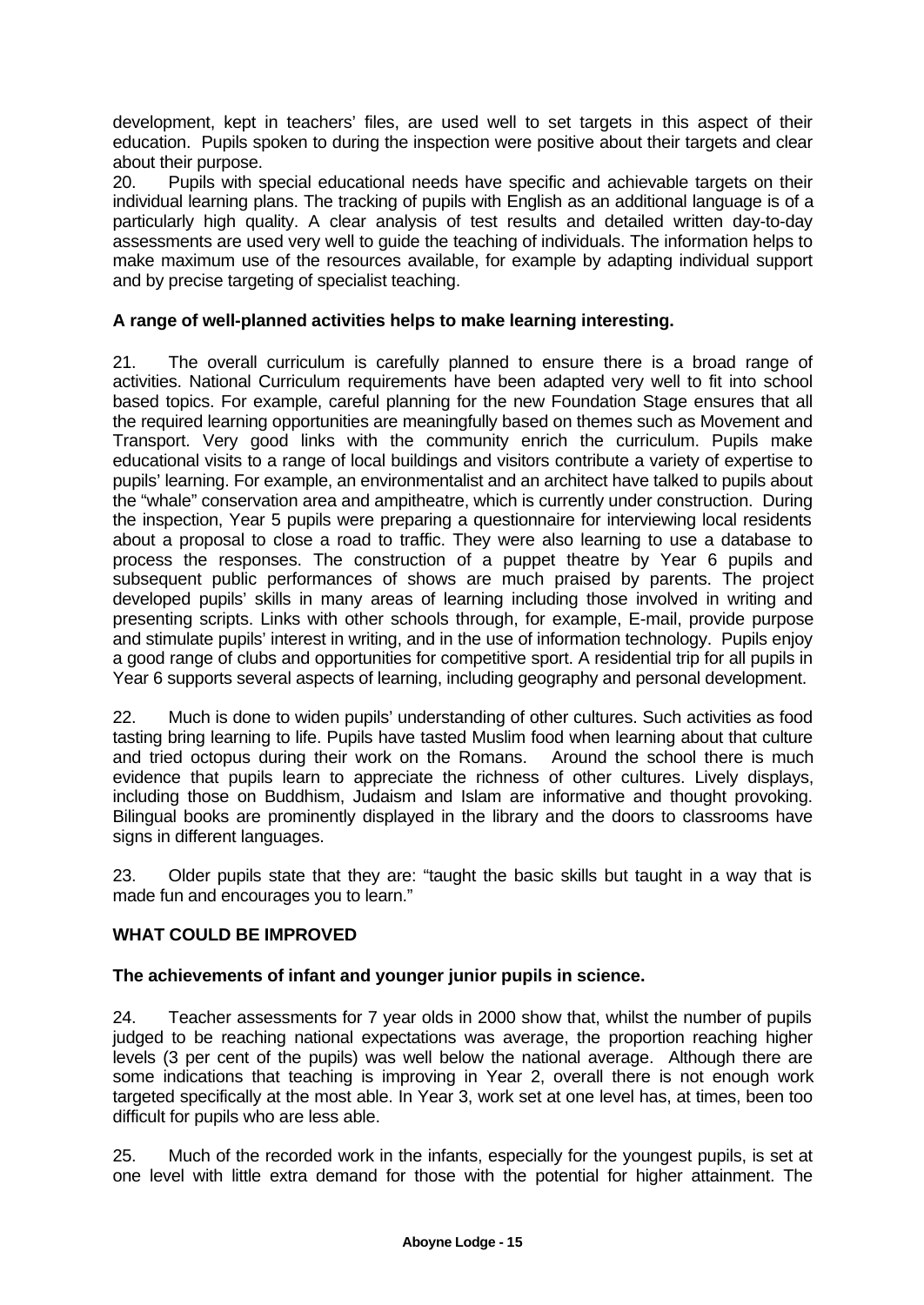amount and quality of written work for younger infants is not high enough. Some work sheets are undemanding and have included such tasks as "colouring in" which do little to develop scientific thinking. In Year 3, many tasks have been inappropriate and have lacked focus on experimental and investigative science. Some work, such as "The phases of the moon" was set near the start of the first term, when many of the pupils would still have been seven years old. This may be appropriate for very able pupils but is too complex for most to understand, and is not part of the National Curriculum for pupils of this age. Some work is apparently copied from research tasks and is in a language which is unlikely to develop these pupils' scientific understanding. For example, a pupil designated as below average had copied such sentences as, " The last of these bones rests on another membrane which forms an oval window into the inner ear".

26. In contrast to literacy and numeracy lessons for younger pupils, teachers' planning does not usually state the expectations of different groups of pupils (such as average and the most and less able). Marking is not always reflecting high expectations. For example, in response to, "What conducts electricity?" a Year 3 pupil wrote, as a part of poorly presented piece of work, "Things what are metel". This was ticked with a "good". The school has already identified many of the above weaknesses in science and there are clear targets on its improvement plan. Included in the overall plan to raise standards are improved staff competence in teaching experimental science, partly through the sharing of existing good practice in the upper juniors, and the closer monitoring of teaching.

#### **Homework and written reports of pupils' progress so that parents are in a better position to help their children at home.**

27. A substantial minority of parents is not happy with the amount of homework children are set. Nearly one quarter of parents responding to the questionnaire did not agree that their children had the right amount of homework and several at the inspection meeting expressed dissatisfaction. Parents point to many inconsistencies in the frequency and quality of work set amongst year groups. Some work has been found to be too difficult and other tasks trivial. Pupils in Year 6 state that they received more homework in Year 5 and suggested that the amount set depends on the teacher. Pupils "planning" books and other communications are not used well by some teachers to record the homework set. Consequently, pupils do not have a reminder of their homework and parents are unclear about what work has been set.

28. Pupils' reports meet legal requirements. However, the information on them does not give parents a clear picture of the standards their children are achieving, especially in relation to those expected nationally. Several parents think that there is too much detail, including unhelpful lists of what their children have done. Inspectors scrutinised a sample of reports and found some of the subject reporting (mainly in subjects other than English and mathematics) to be "bland" in content and to lack individual assessment of pupils' attainment. Some comments, for example, "he needs to develop his experimental skills" or "he has made satisfactory progress" are too broad and do not give a clear message to parents. Parents and pupils can discuss the reports with teachers by making an appointment. However, there is no provision for pupils to write their own comments or for parents to add theirs.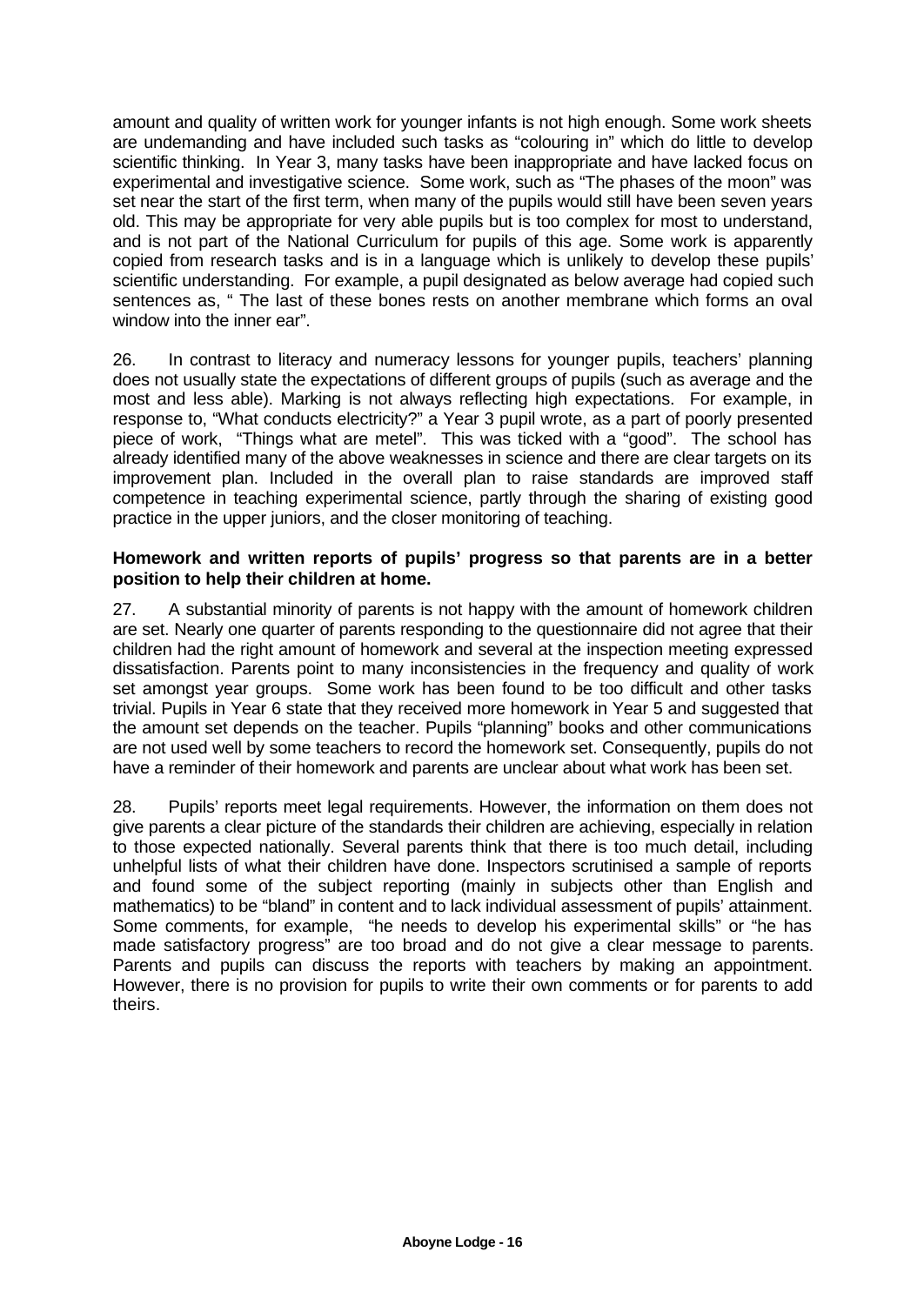## **WHAT SHOULD THE SCHOOL DO TO IMPROVE FURTHER?**

- 29. The school should now:
	- 1. \*\*Raise pupils' achievements in science in the infants and lower juniors by:
	- Consistently setting work that is well matched to the needs of all pupils, especially the most able.
	- Increasing the proportion of pupils attaining above average levels (Level 3) in the National Curriculum teacher assessments for 7 year olds, so that it is at least in line with that achieved nationally.
	- Improving the quality of teaching experimental science.
	- Rigorously monitoring teaching and learning. As a result, sharing good practice and supporting teachers where improvements are needed.
	- 2. Improve the contribution parents can make to their children's learning at home by:
	- Monitoring homework to ensure that it is set consistently and is in line with the school's policy.
	- Ensuring that parents are clear about what homework has been set and when it is to be returned.
	- Improving pupils' annual reports so that they give better information on how well pupils are achieving, especially in relation to national standards. Ensuring that the language used is clear to parents and all areas where pupils need to improve are clearly identified.

\*\* Improvements in science teaching have been targeted on the School's Improvement Plan this year.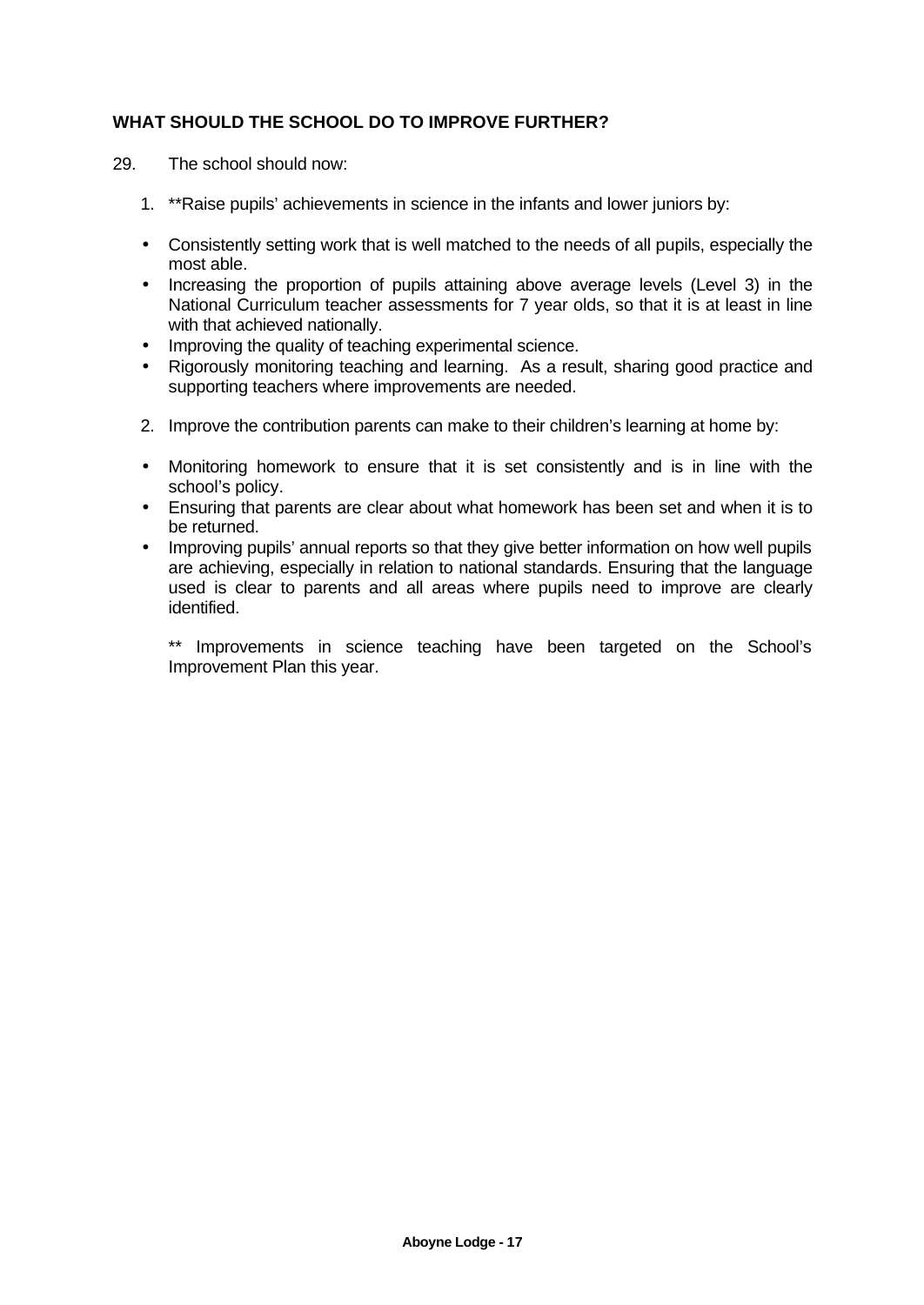# **PART C: SCHOOL DATA AND INDICATORS**

#### *Summary of the sources of evidence for the inspection*

Number of lessons observed 23

Number of discussions with staff, governors, other adults and pupils 10

| Excellent | Very good | Good     | Satisfactory | Jnsatisfactory | Poor | Very Poor |
|-----------|-----------|----------|--------------|----------------|------|-----------|
|           | 39        | 21<br>ັບ | 26           |                |      |           |

*The table gives the percentage of teaching observed in each of the seven categories used to make judgements about lessons.*

#### *Information about the school's pupils*

| Pupils on the school's roll                                           | Nurserv | $YR - Y6$ |
|-----------------------------------------------------------------------|---------|-----------|
| Number of pupils on the school's roll (FTE for part-time pupils)      | 26      | 206       |
| Number of full-time pupils known to be eligible for free school meals |         | 25        |

*FTE means full-time equivalent.*

| Special educational needs                                           | Nurserv | $YR - Y6$ |
|---------------------------------------------------------------------|---------|-----------|
| Number of pupils with statements of special educational needs       |         |           |
| Number of pupils on the school's special educational needs register |         | 61        |

| English as an additional language                       | No of pupils |
|---------------------------------------------------------|--------------|
| Number of pupils with English as an additional language |              |

| Pupil mobility in the last school year                                       |  |  |  |  |
|------------------------------------------------------------------------------|--|--|--|--|
| Pupils who joined the school other than at the usual time of first admission |  |  |  |  |
| Pupils who left the school other than at the usual time of leaving           |  |  |  |  |

#### *Attendance*

#### **Authorised absence Unauthorised absence**

|                           | %   |                           | %   |
|---------------------------|-----|---------------------------|-----|
| School data               | 2.1 | School data               | 0.3 |
| National comparative data | 5.2 | National comparative data | 0.5 |

*Both tables give the percentage of half days (sessions) missed through absence for the latest complete reporting year.*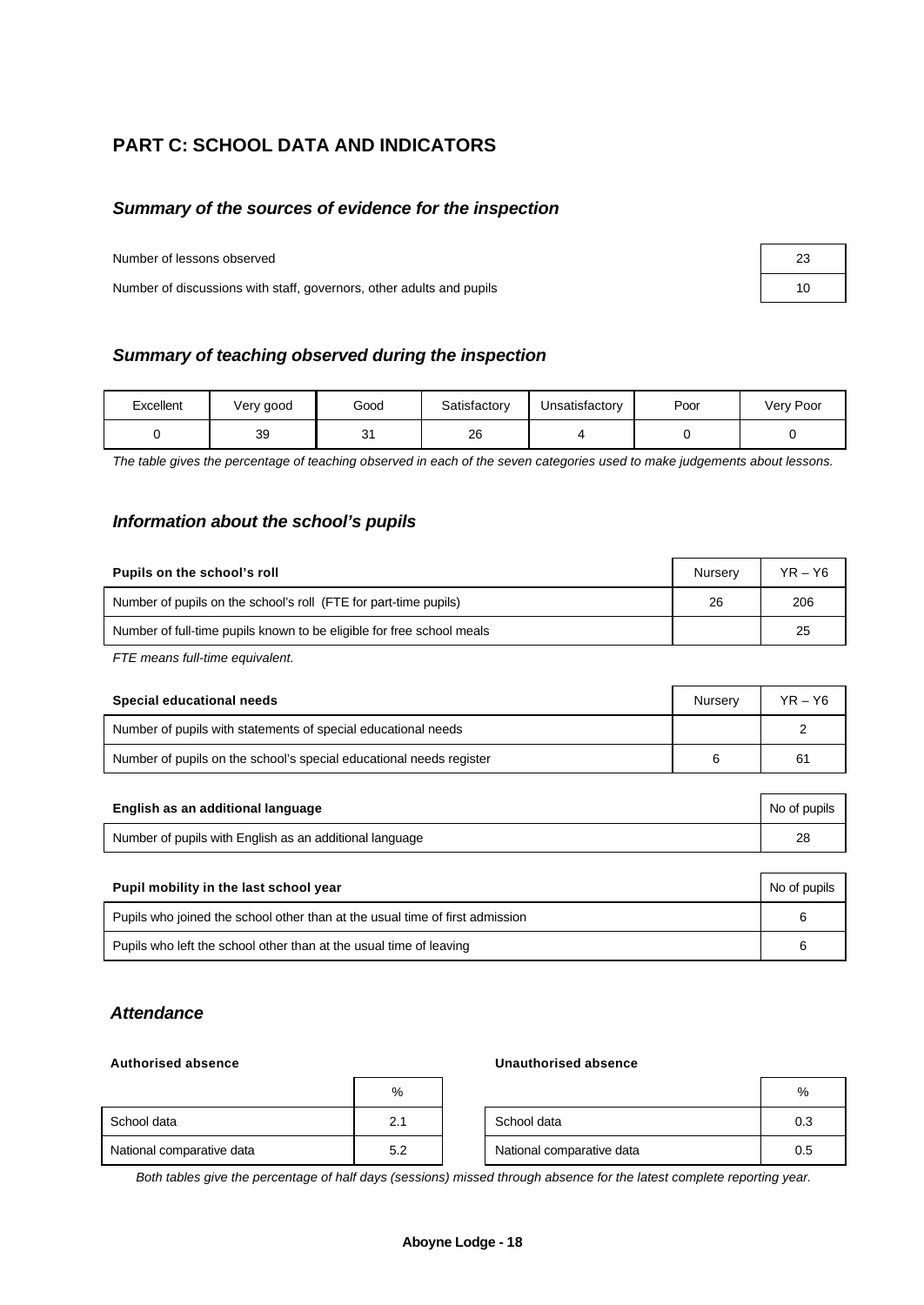## *Attainment at the end of Key Stage 1*

|                                                                                        | Year | Bovs | Girls | Total |
|----------------------------------------------------------------------------------------|------|------|-------|-------|
| Number of registered pupils in final year of Key Stage 1 for the latest reporting year | 2000 |      |       | 30    |

| <b>National Curriculum Test/Task Results</b>   |             | Reading | Writing | <b>Mathematics</b> |
|------------------------------------------------|-------------|---------|---------|--------------------|
| Numbers of pupils at NC level 2<br>and above   | <b>Boys</b> | 12      | 11      | 12                 |
|                                                | Girls       | 15      | 15      | 14                 |
|                                                | Total       | 27      | 26      | 26                 |
| Percentage of pupils<br>at NC level 2 or above | School      | 90(88)  | 87 (81) | 87 (81)            |
|                                                | National    | 84 (82) | 85 (83) | 90(87)             |

| <b>Teachers' Assessments</b>                   |             | English | <b>Mathematics</b> | <b>Science</b> |
|------------------------------------------------|-------------|---------|--------------------|----------------|
| Numbers of pupils at NC level 2<br>and above   | <b>Boys</b> | 12      | 11                 | 12             |
|                                                | Girls       | 15      | 15                 | 15             |
|                                                | Total       | 27      | 26                 | 27             |
| Percentage of pupils<br>at NC level 2 or above | School      | 90 (84) | 87 (81)            | 90 (88)        |
|                                                | National    | 84 (82) | 88 (86)            | 88 (87)        |

*Percentages in brackets refer to the year before the latest reporting year.*

# *Attainment at the end of Key Stage 2*

|                                                                                        | Year     | <b>Boys</b>        | Girls          | Total |          |    |
|----------------------------------------------------------------------------------------|----------|--------------------|----------------|-------|----------|----|
| Number of registered pupils in final year of Key Stage 2 for the latest reporting year | 2000     | 15                 | 13             | 28    |          |    |
| <b>National Curriculum Test/Task Results</b>                                           |          | <b>Mathematics</b> | <b>Science</b> |       |          |    |
|                                                                                        | Boys     | 13                 |                | 13    |          | 15 |
| Numbers of pupils at NC level 4<br>and above                                           | Girls    | 12                 | 11             |       | 13       |    |
|                                                                                        | Total    | 25                 |                | 24    |          | 28 |
| Percentage of pupils                                                                   | School   | 89 (91)            | 86 (84)        |       | 100 (94) |    |
| at NC level 4 or above                                                                 | National | 75 (70)            | 72 (69)        |       | 85 (78)  |    |
|                                                                                        |          |                    |                |       |          |    |

| <b>Teachers' Assessments</b>                 |             | English    | <b>Mathematics</b> | <b>Science</b> |
|----------------------------------------------|-------------|------------|--------------------|----------------|
|                                              | <b>Boys</b> | 11         | 14                 | 15             |
| Numbers of pupils at NC level 4<br>and above | Girls       | 12         | 10                 | 13             |
|                                              | Total       | 23         | 24                 | 28             |
| Percentage of pupils                         | School      | (66)<br>82 | 86 (84)            | 100(94)        |
| at NC level 4 or above                       | National    | (68)<br>70 | 72 (69)            | (75)<br>80     |

*Percentages in brackets refer to the year before the latest reporting year.*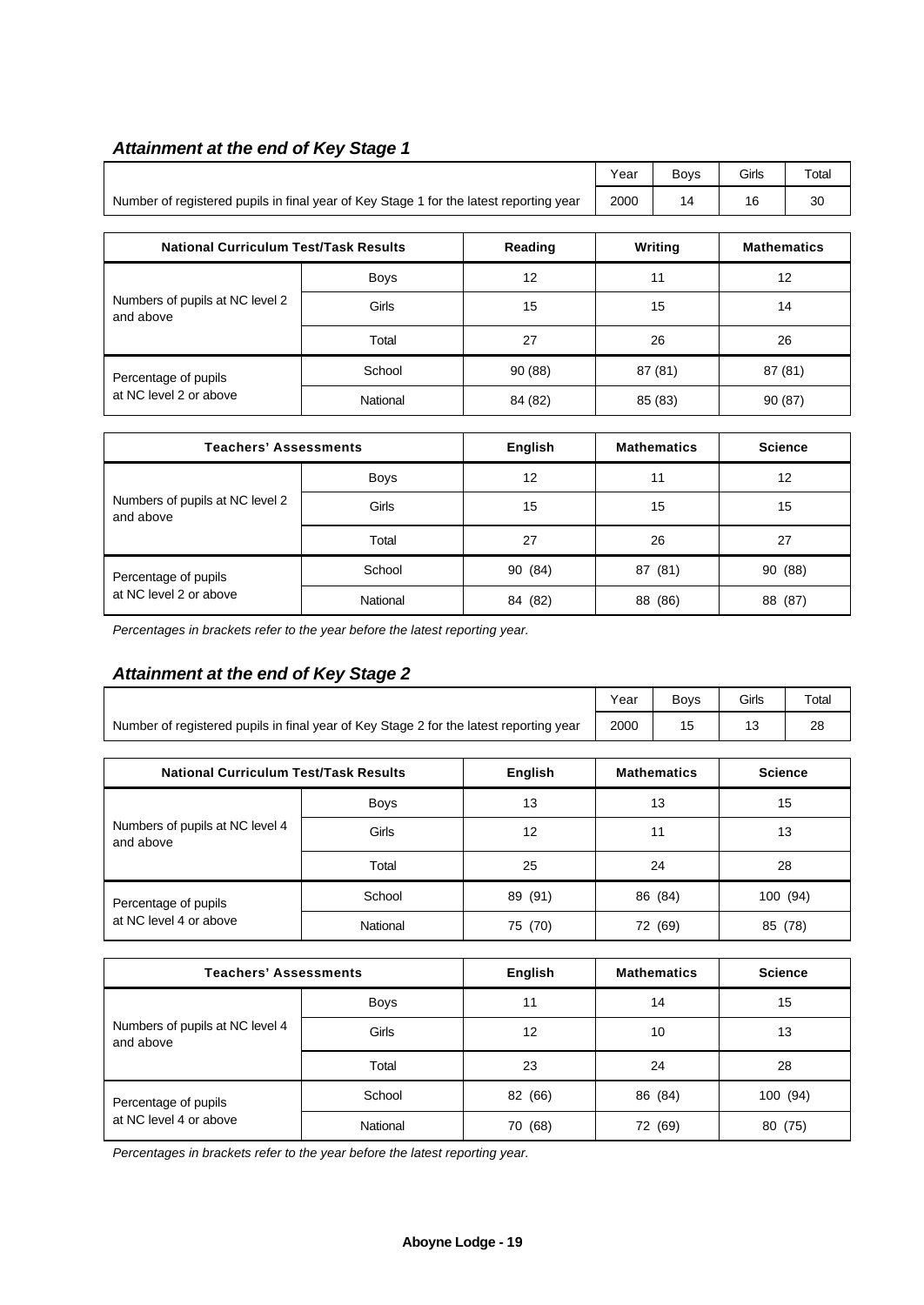|                                 | No of pupils |                              | Fixed period | Perma    |
|---------------------------------|--------------|------------------------------|--------------|----------|
| Black - Caribbean heritage      | 19           | Black - Caribbean heritage   | 0            | 0        |
| Black - African heritage        | 0            | Black - African heritage     | 0            | 0        |
| $Black - other$                 | 0            | $Black - other$              | 0            | 0        |
| Indian                          | 0            | Indian                       | 0            | 0        |
| Pakistani                       | 0            | Pakistani                    | 0            | $\Omega$ |
| Bangladeshi                     | 19           | Bangladeshi                  | 0            | 0        |
| Chinese                         | $\Omega$     | Chinese                      | 0            | 0        |
| White                           | 159          | White                        | $\Omega$     | 0        |
| Any other minority ethnic group | 9            | Other minority ethnic groups | 0            | 0        |

*This table refers to pupils of compulsory school age only.*

# *Ethnic background of pupils Exclusions in the last school year*

| No of pupils |                              | Fixed period | Permanent |
|--------------|------------------------------|--------------|-----------|
| 19           | Black - Caribbean heritage   | 0            |           |
| 0            | Black - African heritage     | 0            | O         |
| n            | $Black - other$              | 0            | 0         |
| 0            | Indian                       | 0            |           |
| ი            | Pakistani                    | 0            | Ω         |
| 19           | Bangladeshi                  | 0            | 0         |
| 0            | Chinese                      | 0            | 0         |
| 159          | White                        | 0            | ŋ         |
| 9            | Other minority ethnic groups | $\Omega$     |           |

*This table gives the number of exclusions of pupils of compulsory school age, which may be different from the number of pupils excluded.*

#### **Qualified teachers and classes: YR – Y6**

| Total number of qualified teachers (FTE) | 10.4 | Financial year | 1999/2 |
|------------------------------------------|------|----------------|--------|
| Number of pupils per qualified teacher   | 18   |                |        |
| Average class size                       | 27   |                |        |

#### Education support staff: YR - Y6

| Total number of education support staff | 12  |  |
|-----------------------------------------|-----|--|
| Total aggregate hours worked per week   | 156 |  |

#### **Qualified teachers and support staff: nursery**

| Total number of qualified teachers (FTE) | 1.0 |
|------------------------------------------|-----|
| Number of pupils per qualified teacher   | 26  |
|                                          |     |
| Total number of education support staff  |     |
| Total aggregate hours worked per week    | 40  |
|                                          |     |
| Number of pupils per FTE adult           | 6.5 |

*FTE means full-time equivalent.*

### *Teachers and classes Financial information*

| Total number of qualified teachers ( | $\Omega$ | Financial vear | 2000 |
|--------------------------------------|----------|----------------|------|
|--------------------------------------|----------|----------------|------|

| Average class size                      | 27  |                                            | £      |
|-----------------------------------------|-----|--------------------------------------------|--------|
|                                         |     | Total income                               | 474422 |
| Education support staff: YR - Y6        |     | Total expenditure                          | 469804 |
| Total number of education support staff | 12  | Expenditure per pupil                      | 2373   |
| Total aggregate hours worked per week   | 156 | Balance brought forward from previous year | 27832  |
|                                         |     | Balance carried forward to next year       | 32450  |